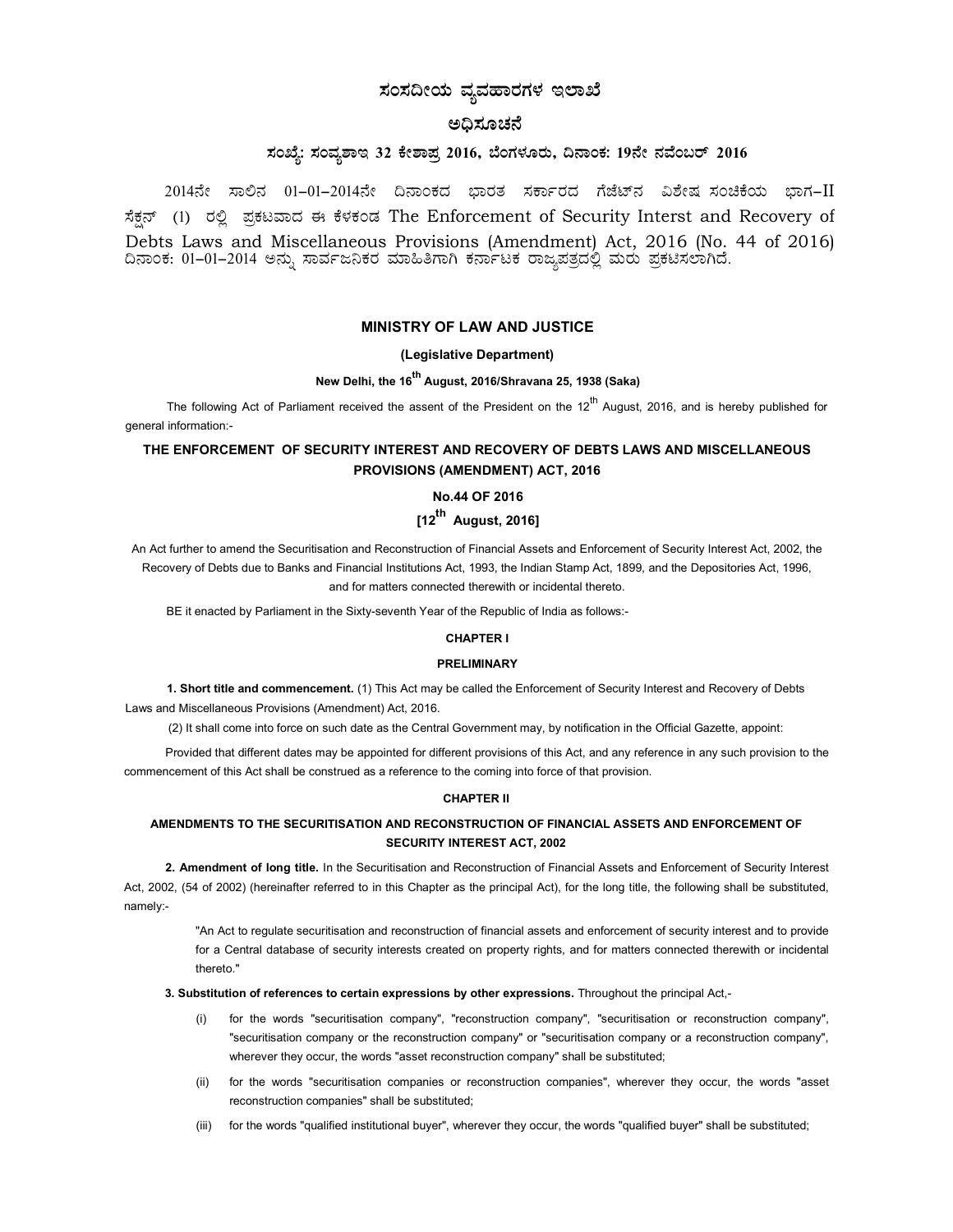(iv) for the words "qualified institutional buyers", wherever they occur, the words "qualified buyers" shall be substituted.

4. Amendment of section 2. In the principal Act, in section 2, in sub-section (1),-

- (i) after clause (b), the following clause shall be inserted, namely:-
	- '(ba) "asset reconstruction company" means a company registered with Reserve Bank under section 3 for the purposes of carrying on the business of asset reconstruction or securitisation, or both;';
- (ii) in clause (f), after the words "financial institution in relation to such financial assistance", the words "or who has raised funds through issue of debt securities" shall be inserted;
- (iii) after clause (g), the following clause shall be inserted namely:-
	- '(ga) "company" means a company as defined in clause (20) of section 2 of the Companies Act, 2013;'; (18 of 2013)
- (iv) for clause (ha), the following clause shall be substituted, namely:-
	- '(ha) "debt" shall have the meaning assigned to it in clause (g) of section 2 of the Recovery of Debts Due to Banks and Financial Institutions Act, 1993 (35 51 of 1993) and includes-
- (i) unpaid portion of the purchase price of any tangible asset given on hire or financial lease or conditional sale or under any other contract;
- (ii) any right, title or interest on any intangible asset or licence or assignment of such intangible asset, which secures the obligation to pay any unpaid portion of the purchase price of such intangible asset or an obligation incurred or credit otherwise extended to enable any borrower to acquire the intangible asset or obtain licence of such asset;';
- (v) after clause (i), the following clause shall be inserted, namely:-
- '(ia) "debt securities" means debt securities listed in accordance with the regulations made by the Board under the Securities and Exchange Board of India Act, 1992 ;'; (15 of 1992)
- (vi) for clause (j), the following clause shall be substituted, namely:-
- (j) "default" means-
	- (i) non-payment of any debt or any other amount payable by the borrower to any secured creditor consequent upon which the account of such borrower is classified as non -performing asset in the books of account of the secured creditor; or
	- (ii) non-payment of any debt or any other amount payable by the borrower with respect to debt securities after notice of ninety days demanding payment of dues served upon such borrower by the debenture trustee or any other authority in whose favour security interest is created for the benefit of holders of such debt securities;';
	- (vii) in clause (k), after the words" any bank or financial institution", the following words shall be inserted, namely:-
		- "including funds provided for the purpose of acquisition of any tangible asset on hire or financial lease or conditional sale or under any other contract or obtaining assignment or licence of any intangible asset or purchase of debt securities;";
	- (viii) in clause (l), after sub-clause (v), the following sub-clauses shall be inserted, namely:-
		- "(va) any beneficial right, title or interest in any tangible asset given on hire or financial lease or conditional sale or under any other contract which secures the obligation to pay any unpaid portion of the purchase price of such asset or an obligation incurred or credit otherwise provided to enable the borrower to acquire such tangible asset; or
		- (vb) any right, title or interest on any intangible asset or licence or assignment of such intangible asset, which secures the obligation to pay any unpaid portion of the purchase price of such intangible asset or an obligation incurred or credit otherwise extended to enable the borrower to acquire such intangible asset or obtain licence of the intangible asset; or";
	- $(ix)$  in clause  $(m)$ , after sub-clause (iii), the following sub-clauses shall be inserted, namely:-
		- "(iiia) a debenture trustee registered with the Board and appointed for secured debt securities;
		- (iiib) asset reconstruction company, whether acting as such or managing a trust created for the purpose of securitisation or asset reconstruction, as the case may be;";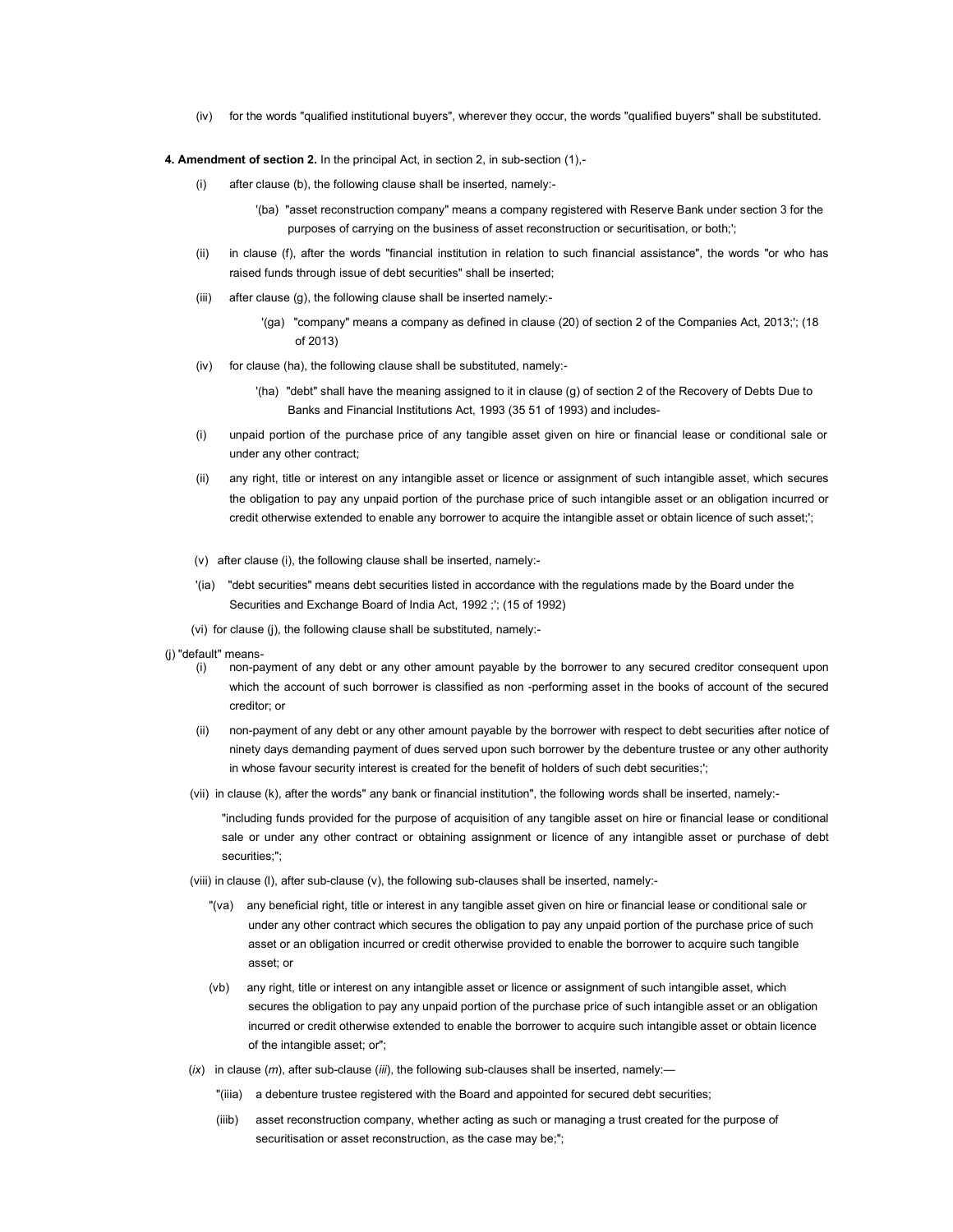- (x) after clause  $(m)$ , the following clause shall be inserted, namely:-
	- '(ma) "financial lease" means a lease under any lease agreement of tangible asset, other than negotiable instrument or negotiable document, for transfer of lessor's right therein to the lessee for a certain time in consideration of payment of agreed amount periodically and where the lessee becomes the owner of the such assets at the expiry of the term of lease or on payment of the agreed residual amount, as the case may be;';
- $(xi)$  after clause  $(n)$ , the following clause shall be inserted, namely:
	- '(na) "negotiable document" means a document, which embodies a right to delivery of tangible assets and satisfies the requirements for negotiability under any law for the time being in force including warehouse receipt and bill of lading;';
	- $(xii)$  in clause (i), in sub-clause (v), after the words "right of similar nature", the words "as may be prescribed by the Central Government in consultation with Reserve Bank" shall be inserted;
	- $(xiii)$  in clause  $(u)$ , after the words "regulations made thereunder,", the words, figures and brackets " any category of non institutional investors as may be specified by the Reserve Bank under sub-section (1) of section 7" shall be inserted;
	- $(xiv)$  clause  $(v)$  shall be omitted;
	- $(xv)$  clause  $(za)$  shall be omitted;
	- (xvi) for clause (zd), the following clause shall be substituted, namely:—

'(zd) "secured creditor" means—

- $(i)$  any bank or financial institution or any consortium or group of banks or financial institutions holding any right, title or interest upon any tangible asset or intangible asset as specified in clause  $(l)$ ;
- (ii) debenture trustee appointed by any bank or financial institution;

or

- (iii) an asset reconstruction company whether acting as such or managing a trust set up by such asset reconstruction company for the securitisation or reconstruction, as the case may be; or
- (iv) debenture trustee registered with the Board appointed by any company for secured debt securities; or
- (v) any other trustee holding securities on behalf of a bank or financial institution, in whose favour security interest is created by any borrower for due repayment of any financial assistance.';
- ( $xvii$ ) for clause ( $zf$ ), the following clause shall be substituted, namely:-
	- '(zf) "security interest" means right, title or interest of any kind, other than those specified in section 31, upon property created in favour of any secured creditor and includes—
- (i) any mortgage, charge, hypothecation, assignment or any right, title or interest of any kind, on tangible asset, retained by the secured creditor as an owner of the property, given on hire or financial lease or conditional sale or under any other contract which secures the obligation to pay any unpaid portion of the purchase price of the asset or an obligation incurred or credit provided to enable the borrower to acquire the tangible asset; or
- (ii) such right, title or interest in any intangible asset or assignment or licence of such intangible asset which secures the obligation to pay any unpaid portion of the purchase price of the intangible asset or the obligation incurred or any credit provided to enable the borrower to acquire the intangible asset or licence of intangible asset;'.

### 5. Amendment of section 3. In the principal Act, in section 3,—

- (i) in sub-section (1), for clause (b), the following clause shall be substituted, namely:-
	- "(b) having net owned fund of not less than two crore rupees or such other higher amount as the Reserve Bank, may, by notification, specify:";
- $(ii)$  in sub-section  $(3)$ ,-
	- (a) for clause (f), the following clause shall be substituted, namely:—
	- $\eta$  that a sponsor of an asset reconstruction company is a fit and proper person in accordance with the criteria as may be specified in the guidelines issued by the Reserve Bank for such persons;";
	- (b) clause  $(d)$  shall be omitted.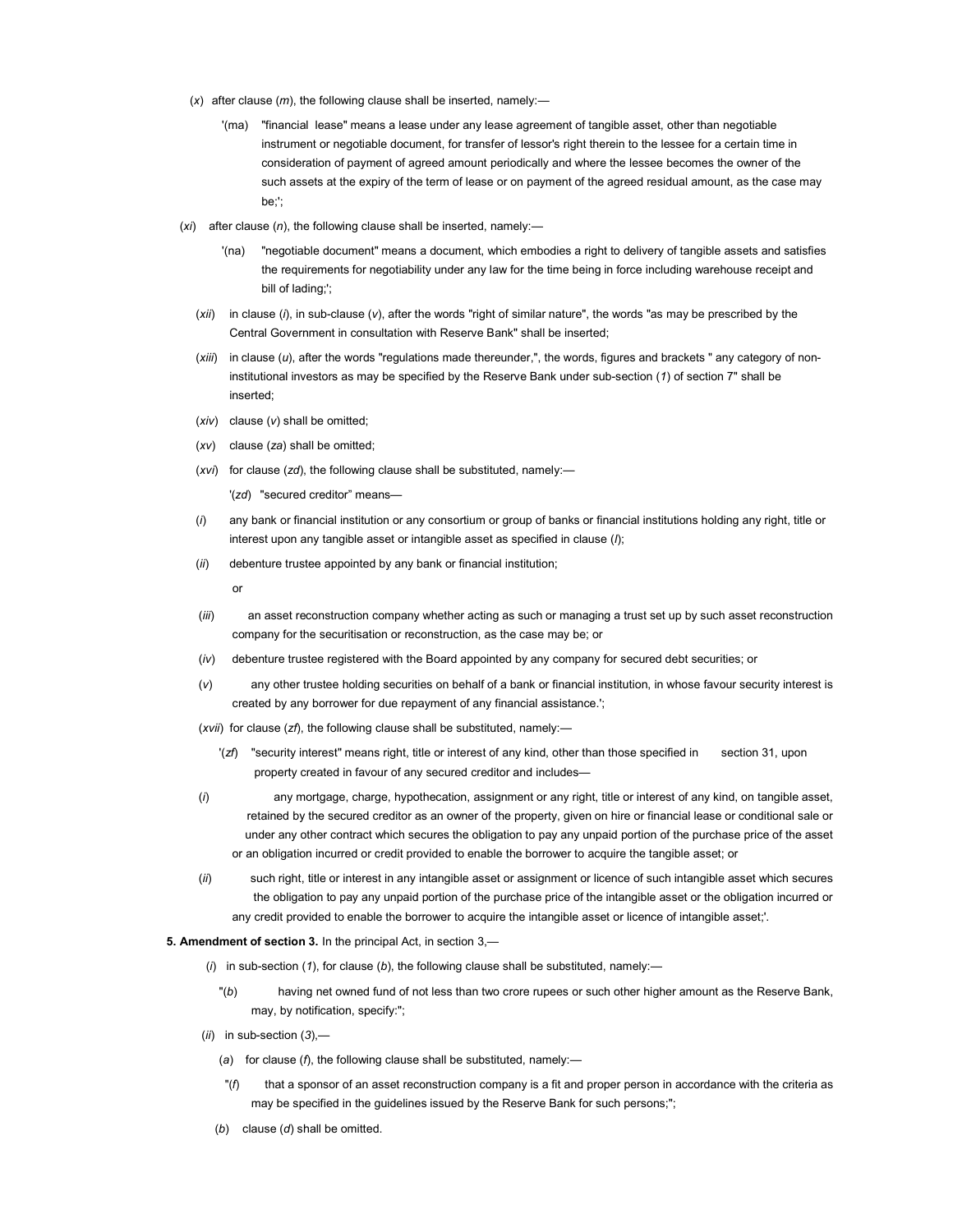- $(iii)$  in sub-section  $(6)$ ,—
- (a) after the words "any substantial change in its management", the words "including appointment of any director on the board of directors of the asset reconstruction company or managing director or chief executive officer thereof" shall be inserted;
- (b) in the Explanation, after the words "by way of transfer of shares or", the words "change affecting the sponsorship in the company by way of transfer of shares or" shall be inserted.

6. Amendment of section 5. In the principal Act, in section 5,—

after sub-section (1), the following sub-section shall be inserted, namely:-

"(1A) Any document executed by any bank or financial institution under sub-section (1) in favour of the asset reconstruction company acquiring financial assets for the purposes of asset reconstruction or securitisation shall be exempted from stamp duty in accordance with the provisions of section 8F of the Indian Stamp Act, 1899: (2 of 1899)

Provided that the provisions of this sub-section shall not apply where the acquisition of the financial assets by the asset reconstruction company is for the purposes other than asset reconstruction or securitisation.";

after sub-section (2), the following sub-section shall be inserted, namely:-

"(2A) If the bank or financial institution is holding any right, title or interest upon any tangible asset or intangible asset to secure payment of any unpaid portion of the purchase price of such asset or an obligation incurred or credit otherwise provided to enable the borrower to acquire the tangible asset or assignment or licence of intangible asset, such right, title or interest shall vest in the asset reconstruction company on acquisition of such assets under subsection (1).";

7. Amendment of section 7. In the principal Act, in section 7, in sub-section (1), for the brackets and words "(other than by offer to public)", the words "or such other category of investors including non-institutional investors as may be specified by the Reserve Bank in consultation with the Board, from time to time," shall be substituted.

8. Substitution of new section for section 9. In the principal Act, for section 9, the following section shall be substituted, namely:—

"9. Measures for assets reconstruction. (1) Without prejudice to the provisions contained in any other law for thetime being in force, an asset reconstruction company may, for the purposes of asset reconstruction, provide for any one or more of the following measures, namely:—

- (a) the proper management of the business of the borrower, by change in, or take over of, the management of the business of the borrower;
- (b) the sale or lease of a part or whole of the business of the borrower;
- (c) rescheduling of payment of debts payable by the borrower;
- (d) enforcement of security interest in accordance with the provisions of this Act;
- (e) settlement of dues payable by the borrower;
- (f) taking possession of secured assets in accordance with the provisions of this Act;
- (g) conversion of any portion of debt into shares of a borrower company:

Provided that conversion of any part of debt into shares of a borrower company shall be deemed always to have been valid, as if the provisions of this clause were in force at all material times.

(2) The Reserve Bank shall, for the purposes of sub-section (1), determine the policy and issue necessary directions including the direction for regulation of management of the business of the borrower and fees to be charged.

(3) The asset reconstruction company shall take measures under sub-section (1) in accordance with policies and directions of the Reserve Bank determined under sub-section (2)."

9. Amendment of section 12. In the principal Act, in section 12, in sub-section  $(2)$ , after clause  $(b)$ , the following clauses shall be inserted, namely:—

- "(c) the fee and other charges which may be charged or incurred for management of financial assets acquired by any asset reconstruction company;
- (d) transfer of security receipts issued to qualified buyers.".

10. Insertion of new section 12B. In the principal Act, after section 12A, the following section shall be inserted, namely:-

"12B. Power of Reserve Bank to carry out audit and inspection 12B. (1) The Reserve Bank may, for the purposes of this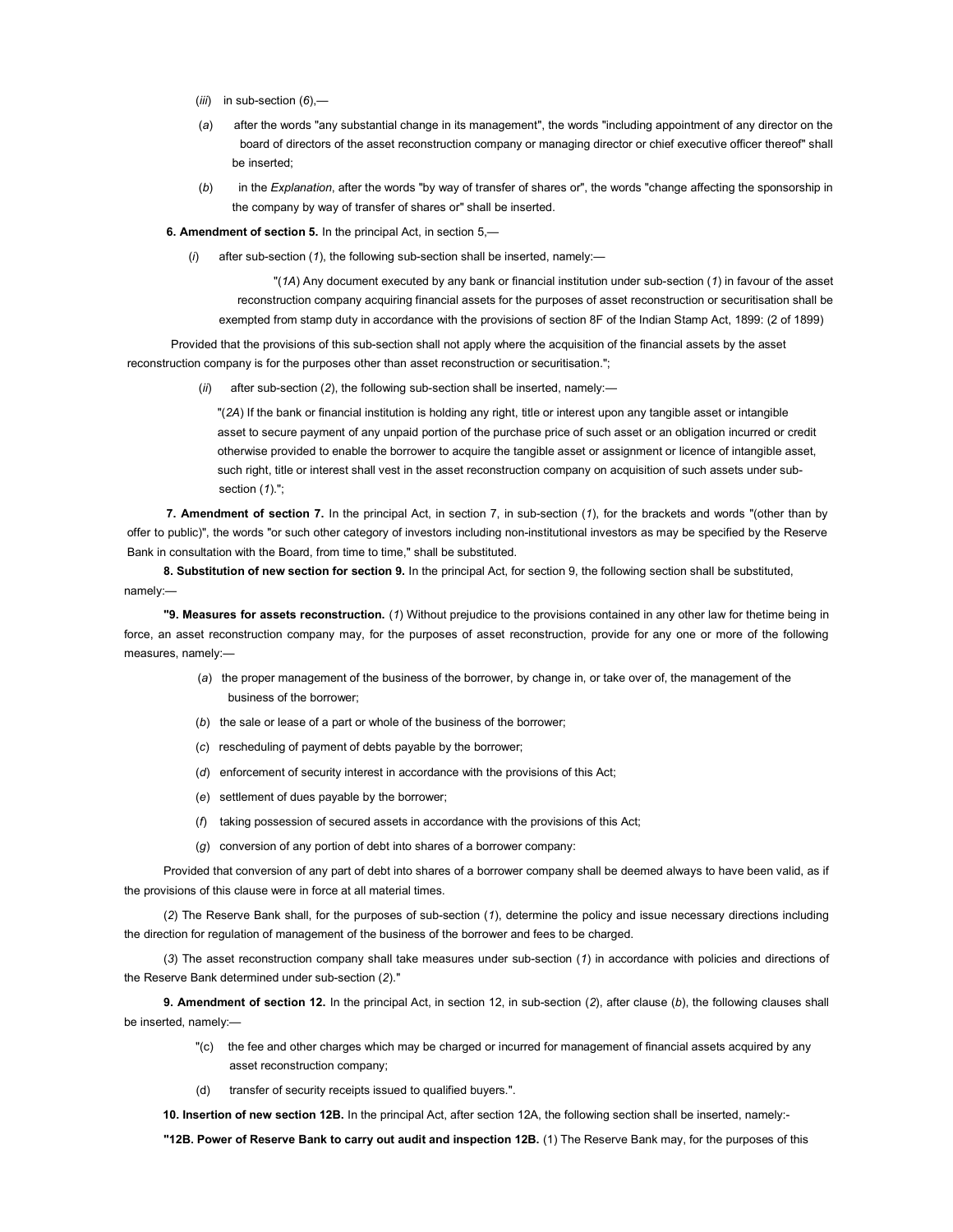Act, carry out or caused to be carried out audit and inspection of an asset reconstruction company from time to time.

(2) It shall be the duty of an asset reconstruction company and its officers to provide assistance and cooperation to the Reserve Bank to carry out audit or inspection under sub-section (1).

(3) Where on audit or inspection or otherwise, the Reserve Bank is satisfied that business of an asset reconstruction company is being conducted in a manner detrimental to public interest or to the interests of investors in security receipts issued by such asset reconstruction company, the Reserve Bank may, for securing proper management of an asset reconstruction company, by an order-

- (a) remove the Chairman or any director or appoint additional directors on the board of directors of the asset reconstruction company; or
- (b) appoint any of its officers as an observer to observe the working of the board of directors of such asset reconstruction company:

Provided that no order for removal of Chairman or director under clause (a) shall be made except after giving him an opportunity of being heard.

(4) It shall be the duty of every director or other officer or employee of the asset reconstruction company to produce before the person, conducting an audit or inspection under sub-section (1), all such books, accounts and other documents in his custody or control and to provide him such statements and information relating to the affairs of the asset reconstruction company as may be required by such person within the stipulated time specified by him."

11. Amendment of section 13. In the principal Act, in section 13,-

(i) in sub-section (2), the following proviso shall be inserted,

namely:-"Provided that-

- (i) the requirement of classification of secured debt as non-performing asset under this sub-section shall not apply to a borrower who has raised funds through issue of debt securities; and
- (ii) in the event of default, the debenture trustee shall be entitled to enforce security interest in the same manner as provided under this section with such modifications as may be necessary and in accordance with the terms and conditions of security documents executed in favour of the debenture trustee;";
- (iii) for sub-section (8), the following sub-section shall be substituted, namely:-

"(8) Where the amount of dues of the secured creditor together with all costs, charges and expenses incurred by him is tendered to the secured creditor at any time before the date of publication of notice for public auction or inviting quotations or tender from public or private treaty for transfer by way of lease, assignment or sale of the secured assets,-

- (i) the secured assets shall not be transferred by way of lease assignment or sale by the secured creditor; and
- (ii) in case, any step has been taken by the secured creditor for transfer by way of lease or assignment or sale of the assets before tendering of such amount under this sub-section, no further step shall be taken by such secured creditor for transfer by way of lease or assignment or sale of such secured assets."

12. Amendment of section 14. In the principal Act, in section 14, in sub-section (1),-

- in the second proviso, after the words "secured assets", the words "within a period of thirty days from the date of application" shall be inserted;
- (ii) after the second proviso, the following proviso shall be inserted, namely:-

"Provided further that if no order is passed by the Chief Metropolitan Magistrate or District Magistrate within the said period of thirty days for reasons beyond his control, he may, after recording reasons in writing for the same, pass the order within such further period but not exceeding in aggregate sixty days.".

13. Amendment of section 15. In the principal Act, in section 15, in sub-section (4), the following proviso shall be inserted, namely:-

"Provided that if any secured creditor jointly with other secured creditors or any asset reconstruction company or financial institution or any other assignee has converted part of its debt into shares of a borrower company and thereby acquired controlling interest in the borrower company, such secured creditors shall not be liable to restore the management of the business to such borrower."

14. Amendment of section 17. In the principal Act, in section 17,-

(i) for the marginal heading "Right to appeal", the words "Application against measures to recover secured debts" shall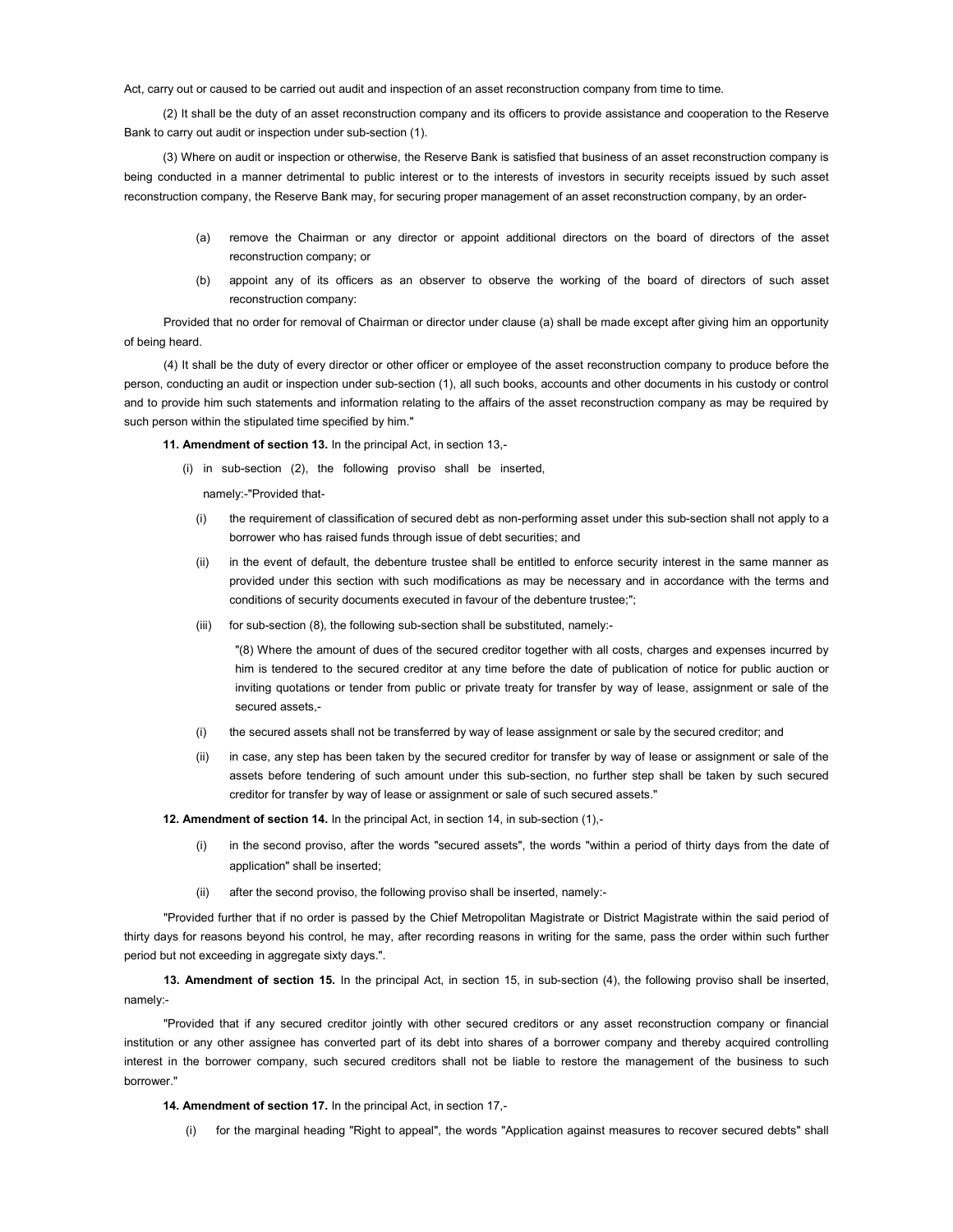be substituted;

- (ii) after sub-section (1), the following sub-sections shall be inserted, namely:-"
	- (1A) An application under sub-section (1) shall be filed before the Debts Recovery Tribunal within the local limits of whose jurisdiction-
		- (a) the cause of action, wholly or in part, arises;
		- (b) where the secured asset is located; or
		- (c) the branch or any other office of a bank or financial institution is maintaining an account in which debt claimed is outstanding for the time being.";
- (iii) for sub-section (3), the following sub-section shall be substituted, namely:-

"(3) If, the Debts Recovery Tribunal, after examining the facts and circumstances of the case and evidence produced by the parties, comes to the conclusion that any of the measures referred to in sub-section (4) of section 13, taken by the secured creditor are not in accordance with the provisions of this Act and the rules made thereunder, and require restoration of the management or restoration of possession, of the secured assets to the borrower or other aggrieved person, it may, by order,-

- (a) declare the recourse to anyone or more measures referred to in sub-section (4) of section 13 taken by the secured creditor as invalid; and
- (b) restore the possession of secured assets or management of secured assets to the borrower or such other aggrieved person, who has made an application under sub-section (1), as the case may be; and
- (c) pass such other direction as it may consider appropriate and necessary in relation to any of the recourse taken by the secured creditor under sub-section (4) of section 13.";
- (iv) after sub-section (4), the following sub-section shall be inserted, namely:-
- "(4A) Where-
	- (i) any person, in an application under sub-section (1), claims any tenancy or leasehold rights upon the secured asset, the Debt Recovery Tribunal, after examining the facts of the case and evidence produced by the parties in relation to such claims shall, for the purposes of enforcement of security interest, have the jurisdiction to examine whether lease or tenancy,-
		- (a) has expired or stood determined; or
		- (b) is contrary to section 65A of the Transfer of Property Act, 1882; (4 of 1882).
			- or
		- (c) is contrary to terms of mortgage; or
		- (d) is created after the issuance of notice of default and demand by the Bank under sub-section (2) of section 13 of the Act; and
	- (ii) the Debt Recovery Tribunal is satisfied that tenancy right or leasehold rights claimed in secured asset falls under the sub-clause (a) or sub-clause (b) or sub-clause (c) or sub-clause (d) of clause (i), then notwithstanding anything to the contrary contained in any other law for the time being in force, the Debt Recovery Tribunal may pass such order as it deems fit in accordance with the provisions of this Act.".

15. Amendment of section 19. In the principal Act, in section 19, for the words "concerned borrowers, such borrowers", the words "concerned borrowers or any other aggrieved person, who has filed the application under section 17 or section 17 A or appeal under section 18 or section 18A, as the case may be, the borrower or such other person" shall be substituted.

16. Insertion of new sections 20A and 20B. In the principal Act, after section 20, the following sections shall be inserted, namely:-

Integration of registration systems with Central Registry. "20A. (1) The Central Government may, for the purpose of providing a Central database, in consultation with State Governments or other authorities operating registration system for recording rights over any property or creation, modification or satisfaction of any security interest on such property, integrate the registration records of such registration systems with the records of Central Registry established under section 20, in such manner as may be prescribed.

Explanation.-For the purpose of this sub-section, the registration records includes records of registration under the Companies Act, 2013, (18 of 2013. 16 of 1908. 44 of 1958. 59 of 1988. 39 of 1970. 16 of 2000) the Registration Act, 1908, the Merchant Shipping Act, 1958, the Motor Vehicles Act, 1988, the Patents Act, 1970, the Designs Act, 2000 or other such records under any other law for the time being in force.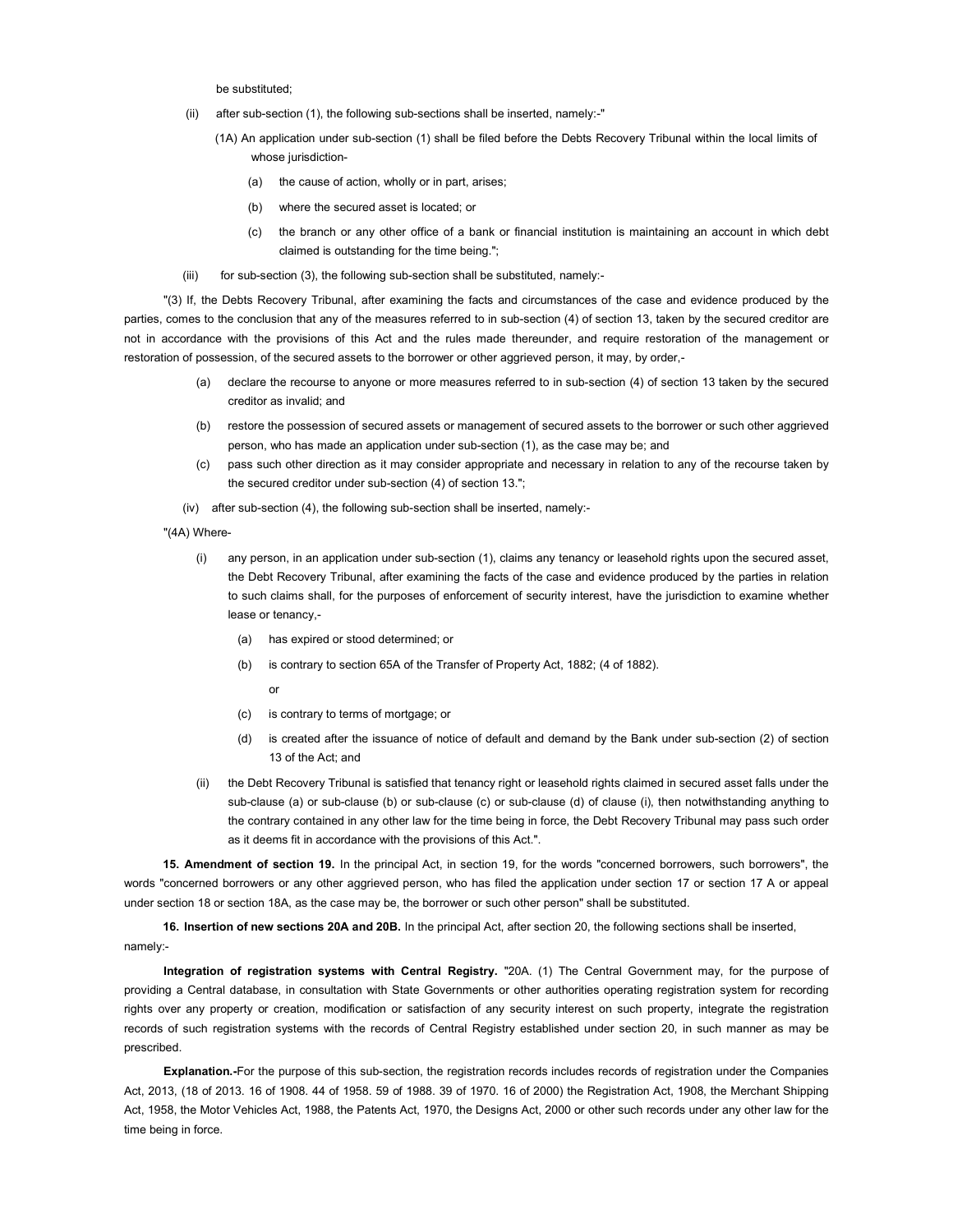(2) The Central Government shall after integration of records of various registration systems referred to in sub-section (1) with the Central Registry, by notification, declare the date of integration of registration systems and the date from which such integrated records shall be available; and with effect from such date, security interests over properties which are registered under any registration system referred to in sub-section (1) shall be deemed to be registered with the Central Registry for the purposes of this Act.".

"20B. Delegation of powers. The Central Government may, by notification, delegate its powers and functions under this Chapter, in relation to establishment, operations and regulation of the Central Registry to the Reserve Bank, subject to such terms and conditions as may be prescribed.".

17. Amendment of section 23. In the principal Act,-

- (i) section 23 shall be numbered as sub-section (1), and in sub-section (1) as so re-numbered,-
	- (a) the words "within thirty days after the date of such transaction or creation of security, by the securitisation company or reconstruction company or the secured creditor, as the case may be" shall be omitted;
	- (b) the first proviso shall be omitted;
	- (c) in the second proviso, the word "further" shall be omitted;

(ii) in section 23, after sub-section (1) so renumbered, the following sub-sections shall be inserted, namely:- "(2) The Central Government may, by notification, require the registration of transaction relating to different types of security interest created on different kinds of property with the Central Registry.

(3) The Central Government may, by rules, prescribe forms for registration for different types of security interest under this section and fee to be charged for such registration.".

18. Insertion of new Chapter IVA. In the principal Act, after section 26A, the following chapter shall be inserted, namely:-

### "CHAPTER IVA

# REGISTRATION BY SECURED CREDITORS AND OTHER CREDITORS

26B. Registration by secured creditors and other creditors. (1) The Central Government may by notification, extend the provisions of Chapter IV relating to Central Registry to all creditors other than secured creditors as defined in clause (zd) of sub-section (1) of section 2, for creation, modification or satisfaction of any security interest over any property of the borrower for the purpose of securing due repayment of any financial assistance granted by such creditor to the borrower.

(2) From the date of notification under sub-section (1), any creditor including the secured creditor may file particulars of transactions of creation, modification or satisfaction of any security interest with the Central Registry in such form and manner as may be prescribed.

(3) A creditor other than the secured creditor filing particulars of transactions of creation, modification and satisfaction of security interest over properties created in its favour shall not be entitled to exercise any right of enforcement of securities under this Act.

(4) Every authority or officer of the Central Government or any State Government or local authority, entrusted with the function of recovery of tax or other Government dues and for issuing any order for attachment of any property of any person liable to pay the tax or Government dues, shall file with the Central Registry such attachment order with particulars of the assessee and details of tax or other Government dues from such date as may be notified by the Central Government, in such form and manner as may be prescribed.

(5) If any person, having any claim against any borrower, obtains orders for attachment of property from any court or other authority empowered to issue attachment order, such person may file particulars of such attachment orders with Central Registry in such form and manner on payment of such fee as may be prescribed.

26C. Effect of the registration of transactions, etc. (1) Without prejudice to the provisions contained in any other law, for the time being in force, any registration of transactions of creation, modification or satisfaction of security interest by a secured creditor or other creditor or filing of attachment orders under this Chapter shall be deemed to constitute a public notice from the date and time of filing of particulars of such transaction with the Central Registry for creation, modification or satisfaction of such security interest or attachment order, as the case may be.

(2) Where security interest or attachment order upon any property in favour of the secured creditor or any other creditor are filed for the purpose of registration under the provisions of Chapter IV and this Chapter, the claim of such secured creditor or other creditor holding attachment order shall have priority over any subsequent security interest created upon such property and any transfer by way of sale, lease or assignment or licence of such property or attachment order subsequent to such registration, shall be subject to such claim:

Provided that nothing contained in this sub-section shall apply to transactions carried on by the borrower in the ordinary course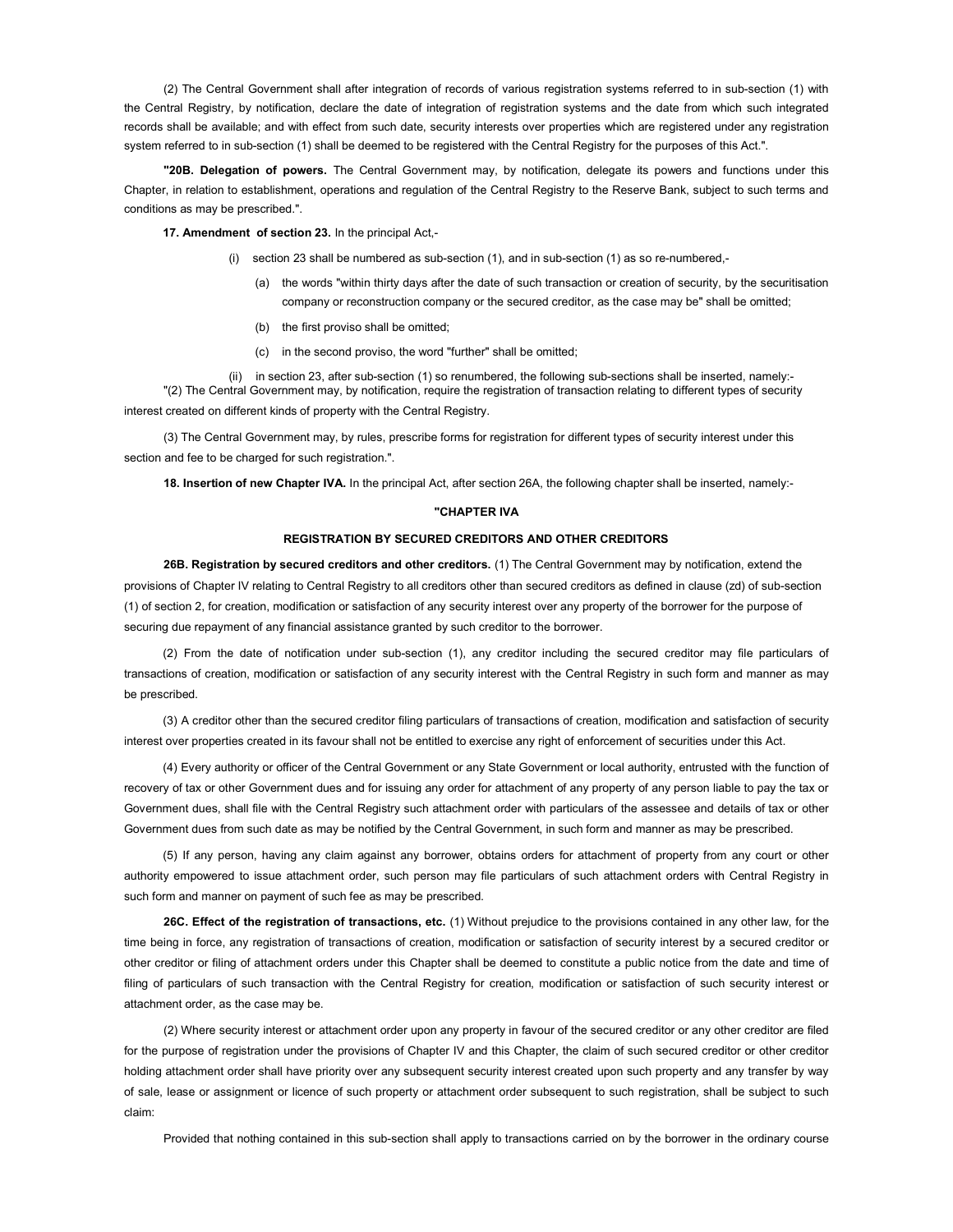of business.

26D. Right of enforcement of securities. Notwithstanding anything contained in any other law for the time being in force, from the date of commencement of the provisions of this Chapter, no secured creditor shall be entitled to exercise the rights of enforcement of securities under Chapter III unless the security interest created in its favour by the borrower has been registered with the Central Registry.

26E. Priority to secured creditors. Notwithstanding anything contained in any other law for the time being in force, after the registration of security interest, the debts due to any secured creditor shall be paid in priority over all other debts and all revenues, taxes, cesses and other rates payable to the Central Government or State Government or local authority.

Explanation.-For the purposes of this section, it is hereby clarified that on or after the commencement of the Insolvency and Bankruptcy Code, 2016, (31 of 2016) in cases where insolvency or bankruptcy proceedings are pending in respect of secured assets of the borrower, priority to secured creditors in payment of debt shall be subject to the provisions of that Code." .

19. Amendment of section 27. In section 27, the following proviso shall be inserted, namely:-

"Provided that provisions of this section shall be deemed to have been omitted from the date of coming into force of the provisions of this Chapter and section 23 as amended by the Enforcement of Security Interest and Recovery of Debts Laws and Miscellaneous Provisions (Amendment) Act, 2016.".

20. Omission of section 28. In the principal Act, section 28, shall be omitted.

21. Insertion of new sections 30A, 30B, 30C and 30D. In the principal Act, after section 30, the following sections shall be inserted, namely:-

"30A. Power of adjudicating authority to impose penalty. (1) Where any asset reconstruction company or any person fails to comply with any direction issued by the Reserve Bank under this Act the adjudicating authority may, by an order, impose on such company or person in default, a penalty not exceeding one crore rupees or twice the amount involved in such failure where such amount is quantifiable, whichever is more, and where such failure is a continuing one, a further penalty which may extend to one lakh rupees for every day, after the first, during which such failure continues.

(2) For the purpose of imposing penalty under sub-section (1), the adjudicating authority shall serve a notice on the asset reconstruction company or the person in default requiring such company or person to show cause why the amount specified in the notice should not be imposed as a penalty and a reasonable opportunity of being heard shall be given to such person.

(3) Any penalty imposed under this section shall be payable within a period of thirty days from the date of issue of notice under sub-section (2).

(4) Where the asset reconstruction company fails to pay the penalty within the specified period under sub-section (3), the adjudicating authority shall, by an order, cancel its registration:

Provided that an opportunity of being heard shall be given to such asset reconstruction company before cancellation of registration.

(5) No complaint shall be filed against any person in default in any court pertaining to any failure under sub-section (1) in respect of which any penalty has been imposed and recovered by the Reserve Bank under this section.

(6) Where any complaint has been filed against a person in default in the court having jurisdiction no proceeding for imposition of penalty against that person shall be taken under this section.

Explanation.-For the purposes of this section and sections 30B, 30C and 30D,-

- (i) "adjudicating authority" means such officer or a committee of officers of the Reserve Bank, designated as such from time to time, by notification, by the Central Board of Reserve Bank;
- (ii) "person in default" means the asset reconstruction company or any person which has committed any failure, contravention or default under this Act and any person incharge of such company or such other person, as the case may be, shall be liable to be proceeded against and punished under section 33 for such failure or contravention or default committed by such company or person.

30B. Appeal against penalties. A person in default, aggrieved by an order passed under sub-section (4) of section 30A, may, within a period of thirty days from the date on which such order is passed, prefer an appeal to the Appellate Authority:

Provided that the Appellate Authority may entertain an appeal after the expiry of the said period of thirty days, if it is satisfied that there was sufficient cause for not filing it within such period.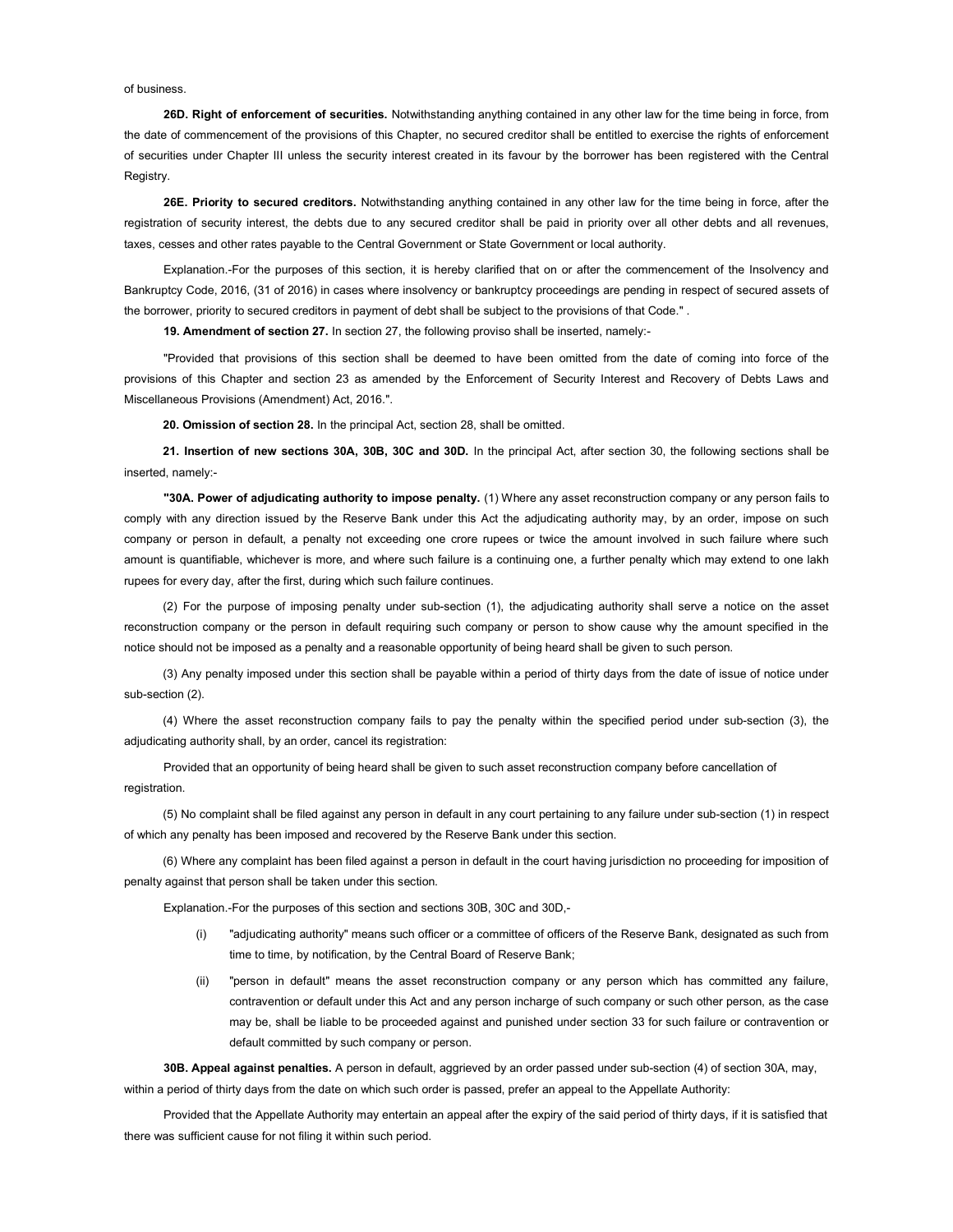30C. Appellate Authority. (1) The Central Board of Reserve Bank may designate such officer or committee of officers as it deems fit to exercise the power of Appellate Authority.

(2) The Appellate Authority shall have power to pass such order as it deems fit after providing a reasonable opportunity of being heard to the person in default.

(3) The Appellate Authority may, by an order stay the enforcement of the order passed by the adjudicating authority under section 30A, subject to such terms and conditions, as it deems fit.

 (4) Where the person in default fails to comply with the terms and conditions imposed by order under sub-section (3) without reasonable cause, the Appellate Authority may dismiss the appeal.

30D. Recovery of penalties. (1) Any penalty imposed under section 30A shall be recovered as a "recoverable sum" and shall be payable within a period of thirty days from the date on which notice demanding payment of the recoverable sum is served upon the person in default and, in the case of failure of payment by such person within such period, the Reserve Bank may, for the purpose of recovery,-

- (a) debit the current account, if any, of the person in default maintained with the Reserve Bank or by liquidating the securities, if any, held to the credit of such person in the books of the Reserve Bank;
- (b) issue a notice to the person from whom any amount is due to the person in default, requiring such person to deduct from the amount payable by him to the person in default, such amount equivalent to the amount of the recoverable sum, and to make payment of such amount to the Reserve Bank.

(2) Save as otherwise provided in sub-section (4), a notice issued under clause (b) of sub-section (1) shall be binding on every person to whom it is issued, and, where such notice is issued to a post office, bank or an insurance company, it shall not be necessary to produce any pass book, deposit receipt, policy or any other document for the purpose of any entry or endorsement thereof before payment is made, notwithstanding any rule, practice or requirement to the contrary.

(3) Any claim in respect of any amount, arising after the date of issue of notice under sub-section (1) shall be void as against the demand contained in such notice.

(4) Any person, to whom the notice is sent under sub-section (1), objects to such notice by a statement on oath that the sum demanded or any part thereof is not due to the person in default or that he does not hold any money for or on account of the person in default, then nothing contained in this section shall be deemed to require, such person to pay such sum or part thereof, as the case may be.

(5) Where it is found that statement made by the person under sub-section (4) is false in material particulars, such person shall be personally liable to the Reserve Bank to the extent of his own liability to the person in default on the date of the notice, or to the extent of the recoverable sum payable by the person in default to the Reserve Bank, whichever is less.

(6) The Reserve Bank may, at any time, amend or revoke any notice issued under sub-section (1) or extend the time for making the payment in pursuance of such notice.

(7) The Reserve Bank shall grant a receipt for any amount paid to it in compliance with a notice issued under this section and the person so paying shall be fully discharged from his liability to the person in default to the extent of the amount so paid.

(8) Any person discharging any liability to the person in default after the receipt of a notice under this section shall be personally liable to the Reserve Bank-

(a) to the extent of his own liability to the person in default so discharged; or

(b) to the extent of the recoverable sum payable by the person in default to the Reserve Bank,

whichever is less.

(9) Where the person to whom the notice is sent under this section, fails to make payment in pursuance thereof to the Reserve Bank, he shall be deemed to be the person in default in respect of the amount specified in the notice and action or proceedings may be taken or instituted against him for the realisation of the amount in the manner provided in this section.

(10) The Reserve Bank may enforce recovery of recoverable sum through the principal civil court having jurisdiction in the area where the registered office or the head office or the principal place of business of the person in default or the usual place of residence of such person is situated as if the notice issued by the Reserve Bank were a decree of the Court.

(11) No recovery under sub-section (10) shall be enforced, except on an application made to the principal civil court by an officer of the Reserve Bank authorised in this behalf certifying that the person in default has failed to pay the recoverable sum."

22. Amendment of section 31. In the principal Act, in section 31, clause (e) shall be omitted.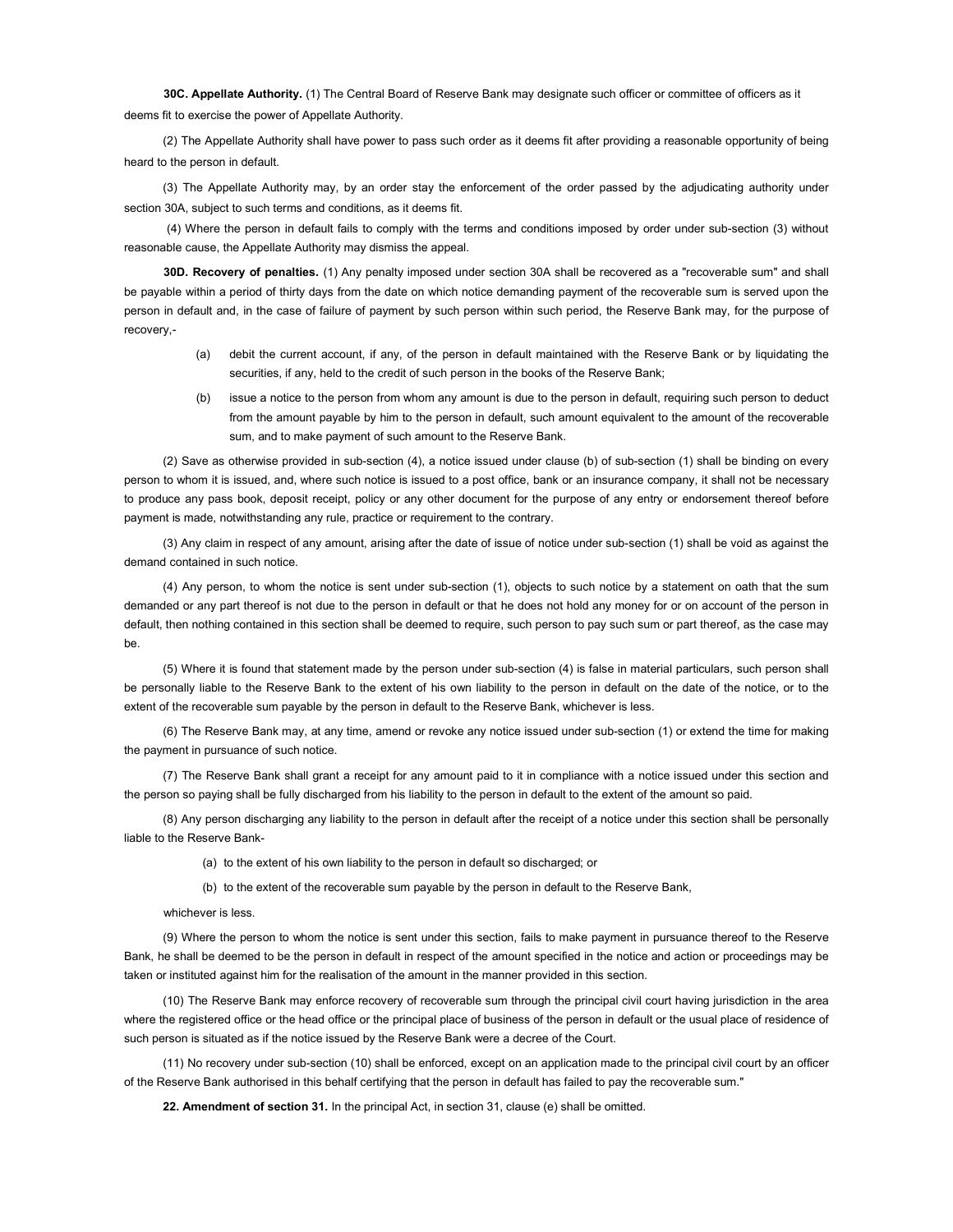23. Amendment of section 31A. In the principal Act, in section 31A, for sub- section (2), the following sub-sections shall be substituted, namely:-

"(2) A copy of every notification proposed to be issued under sub-section (1), shall be laid in draft before each House of Parliament, while it is in session, for a total period of thirty days, and if, both Houses agree in disapproving the issue of notification or both Houses agree in making any modification in the notification, the notification shall not be issued or, as the case may be, shall be issued only in such modified form as may be agreed upon by both the Houses.

(3) In reckoning any such period of thirty days as is referred to in sub-section (2), no account shall be taken of any period during which the House referred to in sub-section (2) is prorogued or adjourned for more than four consecutive days.

(4) The copies of every notification issued under this section shall, as soon as may be after it has been issued, be laid before each House of Parliament.".

24. Amendment of section 32. In the principal Act, in section 32, for the words "any secured creditor or any of his officers or manager exercising any of the rights of the secured creditor or borrower", the words "the Reserve Bank or the Central Registry or any secured creditor or any of its officers" shall be substituted.

25. Amendment of section 38. In the principal Act, in section 38, in sub-section (2),-

- (i) clause (a) shall be numbered as clause (aa) and before clause (aa) as so renumbered, the following clause shall be inserted, namely:-
	- "(a) other business or commercial rights of similar nature under clause (t) of section 2;";
- (ii) after clause (bc), the following clauses shall be inserted, namely:-
	- "(bca) the manner of integration of records of various registration systems with the records of Central Registry under sub-section (1) of section 20A;
	- (bcb) the terms and conditions of delegation of powers by the Central Government to the Reserve Bank under section 20<sub>B</sub> "
- (iii) after clause (d), the following clauses shall be inserted, namely:-
	- "(da) the form for registration of different types of security interests and fee thereof under sub-section (3) of section 23;";'
- (iv) after clause (f), the following clauses shall be inserted, namely:-
	- "(fa) the form and the manner for filing particulars of transactions under sub-section (2) of section 26B;
	- (fb) the form and manner of filing attachment orders with the Central Registry and the date under sub-section (4) of section 26B;
	- (fc) the form and manner of filing particulars of attachment order with the Central Registry and the fee under subsection (5) of section 26B."

#### CHAPTER III

#### AMENDMENTS TO THE RECOVERY OF DEBTS DUE TO BANKS AND FINANCIAL INSTITUTIONS ACT, 1993

26. Amendment of section 2. In the Recovery of Debts Due to Banks and Financial Institutions Act, 1993 (51 of 1993) (hereinafter in this Chapter referred to as the principal Act), in section 2,-

(i) in clause (g), after the words "the date of the application", the following words shall be inserted, namely:-

"and includes any liability towards debt securities which remains unpaid in full or part after notice of ninety days served upon the borrower by the debenture trustee or any other authority in whose favour security interest is created for the benefit of holders of debt securities or;";

(ii) after clause (g), the following clause shall be inserted, namely:-

'(ga) "debt securities" means debt securities listed in accordance with regulations made by the Securities Exchange Board of India under the Securities And Exchange Board of India Act,1992;'; (15 of 1992)

- (iii) in clause (h), after sub-clause (ia), the following sub-clause shall be inserted, namely:-
	- "(ib) a debenture trustee registered with the Board and appointed for secured debt securities;";

(iv) after clause (h), the following clause shall be inserted, namely:-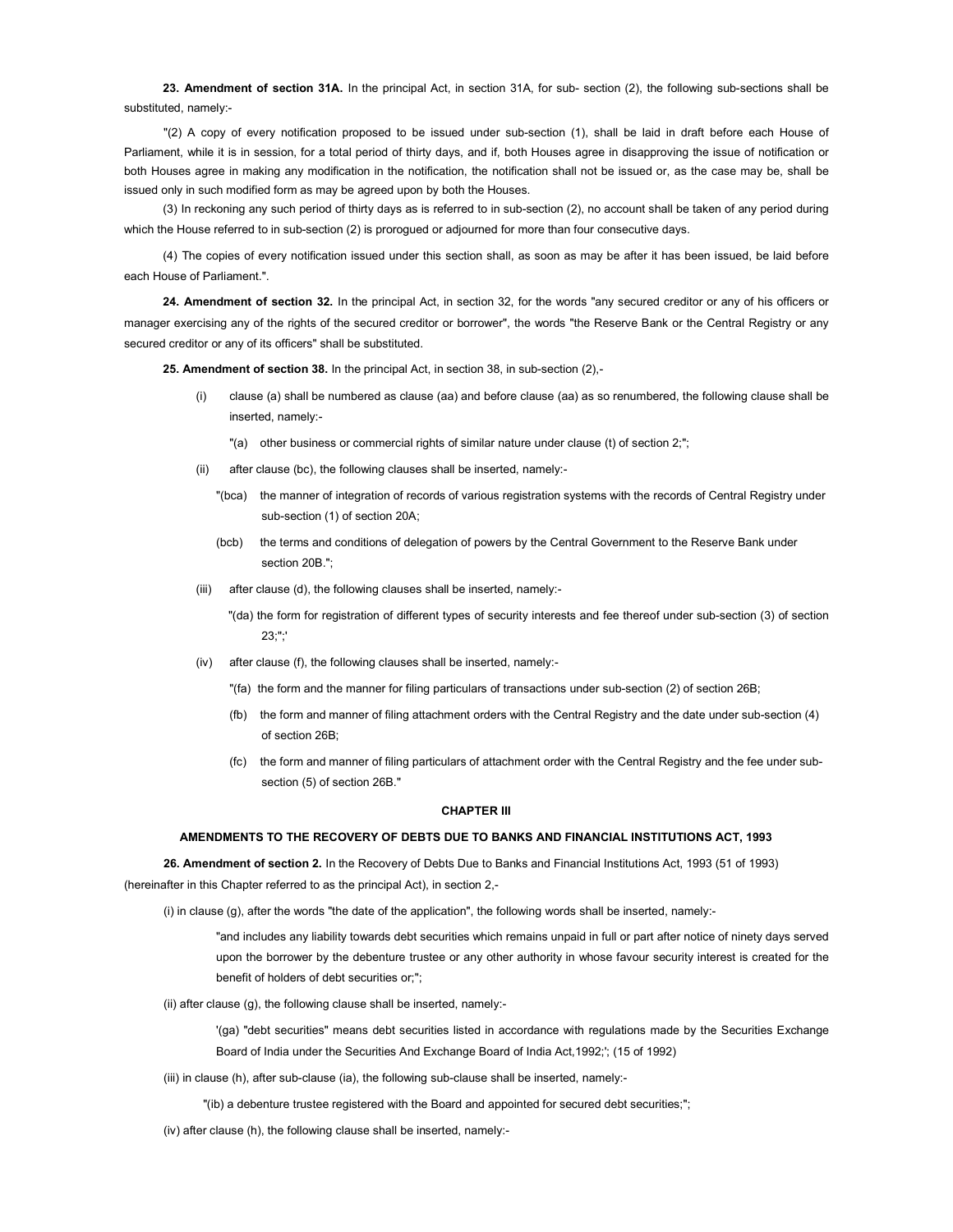'(ha) "financial lease" means a lease under a lease agreement of tangible asset, other than negotiable instrument or negotiable document, for transfer of lessor's right therein to the lessee for a certain time in consideration of payment of agreed amount periodically and where lessee becomes the owner of the such assets at the expiry of the term of lease or on payment of the agreed residual amount, as the case may be;';

(v) after clause (ja), the following clause shall be inserted, namely:-

'(jb) "property" means-

- (a) immovable property;
- (b) movable property;
- (c) any debt or any right to receive payment of money, whether secured or unsecured;
- (d) receivables, whether existing or future;
- (e) intangible assets, being know-how, patent, copyright, trade mark, licence, franchise or any other business or commercial right of similar nature, as may be prescribed by the Central Government in consultation with Reserve Bank;';
- (vi) after clause (l), the following clauses shall be inserted, namely:-
	- '(la) "secured creditor" shall have the meaning as assigned to it in clause (zd) of sub-section (1) of section 2 of the Securitisation and Reconstruction of Financial Assets and Enforcement of Security Interest Act, 2002; (54 of 2002)

kind whatsoever upon property, created in favour of any bank or financial institution and includes-

- (a) such right, title or interest upon tangible asset, retained by the bank or financial institution as owner of the property, given on hire or financial lease or conditional sale which secures the obligation to pay any unpaid portion of the purchase price of the asset or an obligation incurred or any credit provided to enable the borrower to acquire the tangible asset; or
- (b) such right, title or interest in any intangible asset or licence of any intangible asset, which secures the obligation to pay any unpaid portion of the purchase price of the intangible asset or the obligation incurred or any credit extended to enable the borrower to acquire the intangible asset or licence of intangible asset;'.

27. Amendment of section 4. In the principal Act, in section 4, for sub-section (2), the following sub-section shall be substituted, namely:-

"(2) Notwithstanding anything contained in sub-section (1), the Central Government may-

- (a) authorise the Presiding Officer of any other Tribunal established under any other law for the time being in force to discharge the function of the Presiding Officer of a Debt Recovery Tribunal under this Act in addition to his being the Presiding Officer of that Tribunal; or
- (b) authorise the judicial Member holding post as such in any other Tribunal, established under any other law for the time being in force, to discharge the functions ofthe Presiding Officer of Debts Recovery Tribunal under this Act, in addition to his being the judicial Member of that Tribunal." .

28. Amendment of section 6. In the principal Act, for section 6, the following section shall be substituted, namely:-

"6. Term of office of Presiding Officer. The Presiding Officer of a Tribunal shall hold office for a term of five years from the date on which he enters upon his office and shall be eligible for reappointment:

Provided that no person shall hold office as the Presiding Officer of a Tribunal after he has attained the age of sixty-five years.".

29. Amendment of section 8. In the principal Act, in section 8, in sub-section (1), the following proviso shall be inserted, namely:-

"Provided that the Central Government may authorise the Chairperson of any other Appellate Tribunal, established under any other law for the time being in force, to discharge the functions of the Chairperson of the Debts Recovery Appellate Tribunal under this Act in addition to his being the Chairperson of that Appellate Tribunal."

30. Amendment of section 11. In the Principal Act, for section 11, the following section shall be substituted, namely:-

"11. Term of office of Chairperson of Appellate Tribunal. The Chairperson of an Appellate Tribunal shall hold office for a term of five years from the date on which he enters upon his office and shall be eligible for reappointment:

Provided that no person shall hold office as the Chairperson of a Appellate Tribunal after he has attained the age of seventy years.".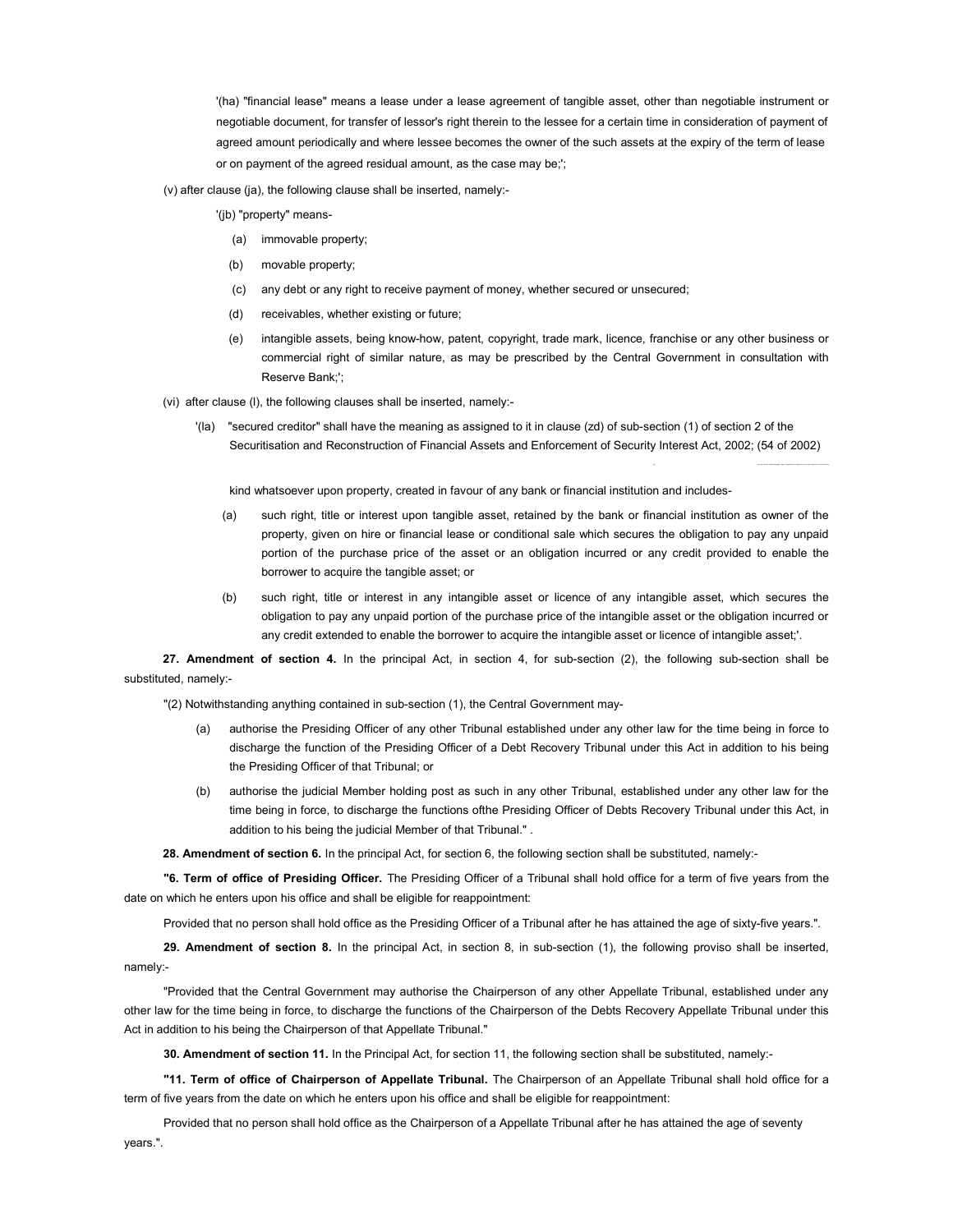31. Amendment of section 17A. In the principal Act, in section 17 A, after sub-section (1), the following sub-sections shall be inserted, namely:-

"(1A) For the purpose of exercise of general powers of superintendence and control over Tribunals under sub-section (1), the Chairperson may-

- (i) direct the Tribunals to furnish, in such form, at such intervals and within such time, information relating to pending cases both under this Act and the Securitisation and Reconstruction of Financial Assets and Enforcement of Security Interest Act, 2002, (54 of 2002) or under any other law for the time being in force, number of cases disposed of, number of new cases filed and such other information as may be considered necessary by the Chairperson;
- (ii) convene meetings of the Presiding Officers of Tribunals periodically to review their performance.

(1B) Where on assessment of the performance of any Presiding Officer of the Tribunal or otherwise, the Chairperson is of the opinion that an inquiry is required to be initiated against such Presiding Officer for misbehaviour or incapacity, he shall submit a report to the Central Government recommending action against such Presiding Officer, if any, under section 15, and for reasons to be recorded in writing for the same.".

32. Amendment of section 19. In the principal Act, in section 19,-

- (i) in sub-section (1), clause (a) shall be renumbered as clause (aa) and before clause (aa) so renumbered, the following clause shall be inserted, namely:-
	- "(a) the branch or any other office of the bank or financial institution is maintaining an account in which debt claimed is outstanding, for the time being; or";
- (ii) for sub-section (3), the following sub-section shall be substituted, namely:-

"(3) Every application under sub-section (1) or sub-section (2) shall be in such form, and shall be accompanied with true copies of all documents relied on in support of the claim along with such fee, as may be prescribed.".

(iii) in sub-section (3), after the second proviso, the following Explanation shall be inserted, namely:-

"Explanation.-For the purposes of this section, documents includes statement of account or any entry in banker's book duly certified under the Bankers' Books Evidence Act, 1891."; (18 of 1891)

> (iv) after sub-section (3), sub-section (3A) shall be renumbered as sub-section (3B) and before sub-section (3B) so renumbered, the following sub-section shall be inserted, namely:-

"(3A) Every applicant in the application filed under sub-section (1) or sub-section (2) for recovery of debt, shall-

- (a) state particulars of the debt secured by security interest over properties or assets belonging to any of the defendants and the estimated value of such securities;
- (b) if the estimated value of securities is not sufficient to satisfy the debt claimed, state particulars of any other properties or assets owned by any of the defendants, if any; and
- (c) if the estimated value of such other assets is not sufficient to recover the debt, seek an order directing the defendant to disclose to the Tribunal particulars of other properties or assets owned by the defendants.";
	- (v) for sub-section (4), the following sub-section shall be substituted, namely:-
		- (4) On receipt of application under sub-section (1) or sub-section (2), the Tribunal shall issue summons with following directions to the defendant-
- (i) to show cause within thirty days of the service of summons as to why relief prayed for should not be granted;
- (ii) direct the defendant to disclose particulars of properties or assets other than properties and assets specified by the applicant under clauses (a) and (b) of sub-section (3A); and
- (iii) to restrain the defendant from dealing with or disposing of such assets and properties disclosed under clause (c) of sub-section (3A) pending the hearing and disposal of the application for attachment of properties. ":
	- (vi) after sub-section (4), the following sub-section shall be inserted namely:-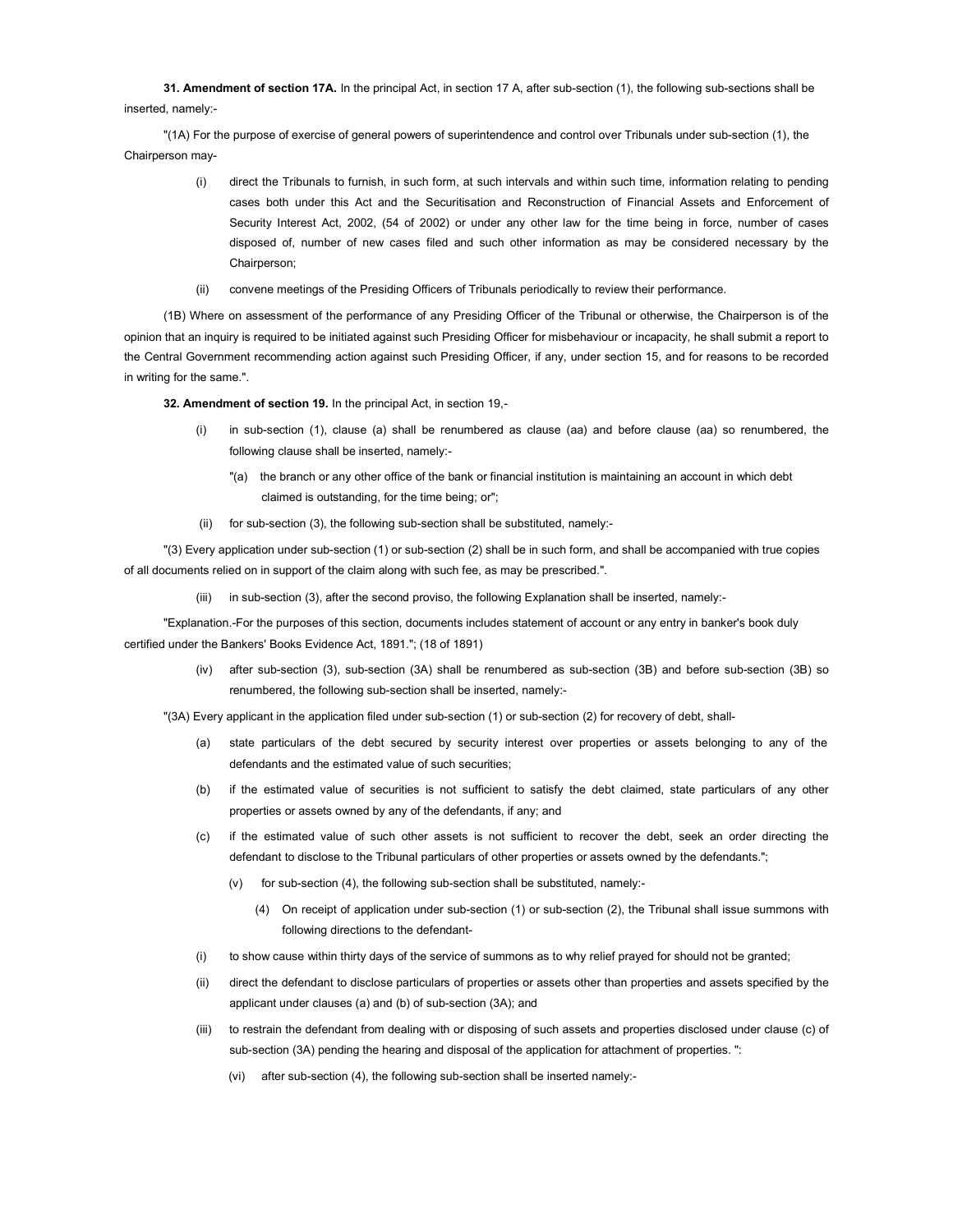"(4A) Notwithstanding anything contained in section 65A of the Transfer of Property Act, 1882, (4 OF 1882) the defendant, on service of summons, shall not transfer by way of sale, lease or otherwise except in the ordinary course of his business any of the assets over which security interest is created and other properties and assets specified or disclosed under sub-section (3A), without the prior approval of the Tribunal:

Provided that the Tribunal shall not grant such approval without giving notice to the applicant bank or financial institution to show cause as to why approval prayed for should not be granted:

Provided further that defendant shall be liable to account for the sale proceeds realised by sale of secured assets in the ordinary course of business and deposit such sale proceeds in the account maintained with the bank or financial institution holding security interest over such assets.";

(vii) for sub-section (5), the following sub-section shall be substituted, namely:-

"(5) (i) the defendant shall within a period of thirty days from the date of service of summons, present a written statement of his defence including claim for set-off under sub-section (6) or a counter-claim under sub-section (8), if any, and such written statement shall be accompanied with original documents or true copies thereof with the leave of the Tribunal, relied on by the defendant in his defence:

Provided that where the defendant fails to file the written statement within the said period of thirty days, the Presiding Officer may, in exceptional cases and in special circumstances to be recorded in writing, extend the said period by such further period not exceeding fifteen days to file the written statement of his defence;

- (ii) where the defendant makes a disclosure of any property or asset pursuant to orders passed by the Tribunal, the provisions of sub-section (4A) of this section shall apply to such property or asset;
- (iii) in case of non-compliance of any order made under clause (ii) of sub-section (4), the Presiding Officer may, by an order, direct that the person or officer who is in default, be detained in civil prison for a term not exceeding three months unless in the meantime the Presiding Officer directs his release:

Provided that the Presiding Officer shall not pass an order under this clause without giving an opportunity of being heard to such person or officer.

Explanation.-For the purpose of this section, the expression 'officer who is in default' shall mean such officer as defined in clause (60) of section 2 of the Companies Act, 2013."; (18 of 2013)

- (viii) for sub-section (5A), the following sub-section shall be substituted namely:-
	- "(5A) On receipt of the written statement of defendant or on expiry of time granted by the Tribunal to file the written statement, the Tribunal shall fix a date of hearing for admission or denial of documents produced by the parties to the proceedings and also for continuation or vacation of the interim order passed under subsection (4).
	- (5B) Where a defendant makes an admission of the full or part of the amount of debt due to a bank or financial institution, the Tribunal shall order such defendant to pay the amount, to the extent of the admission within a period of thirty days from the date of such order failing which the Tribunal may issue a certificate in accordance with the provisions of sub-section (22) to the extent of the amount of debt due admitted by the defendant.";
- (ix) in sub-section (6), after the words "the debt sought to be set-off", the words "the debt sought to be set-off along with original documents and other evidence relied on in support of claim of set-off in relation to any ascertained sum of money, against the applicant" shall be substituted;
- (x) In sub-section (10), for the words "as may be fixed by the Tribunal", the words "as may be prescribed" shall be substituted;
- (xi) after sub-section (10), the following sub-sections shall be inserted, namely:-

"(10A) Every application under sub-section (3) or written statement of defendant under sub-section (5) or claim of set-off under sub-section (6) or a counter-claim under sub-section (8) by the defendant, or written statement by the applicant in reply to the counterclaim, under sub-section (10) or any other pleading whatsoever, shall be supported by an affidavit sworn in by the applicant or defendant verifying all the facts and pleadings, the statements pleading documents and other documentary evidence annexed to the application or written statement or reply to set-off or counter-claim, as the case may be: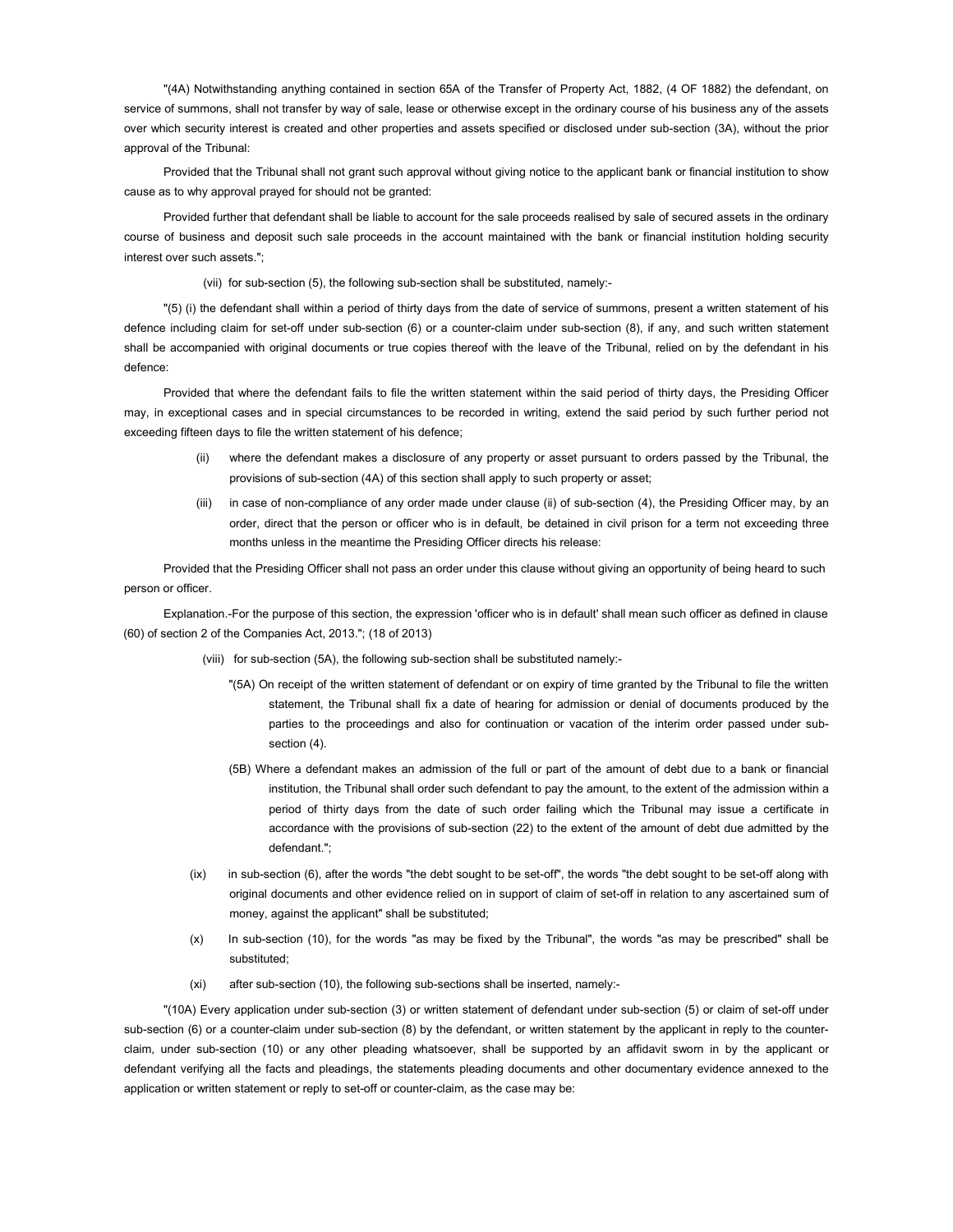Provided that if there is any evidence of witnesses to be led by any party, the affidavits of such witnesses shall be filed simultaneously by the party with the application or written statement or replies filed under sub-section (10A).

(10B) If any of the facts or pleadings in the application or written statement are not verified in the manner provided under subsection (10A), a party to the proceedings shall not be allowed to rely on such facts or pleadings as evidence or any of the matters set out therein.";

(xii) for sub-section (11), the following sub-section shall be substituted, namely:-

"(11) Where a defendant sets up a counter-claim in the written statement and in reply to such claim the applicant contends that the claim thereby raised ought not to be disposed of by way of counter-claim but in an independent action, the Tribunal shall decide such issue along with the claim of the applicant for recovery of the debt.";

- (xiii) sub-section (12) shall be omitted.
- (xiv) in sub-section (13) (A), for the words "the Tribunal is satisfied by affidavit or otherwise", the words "the Tribunal on an application made by the applicant along with particulars of property to be attached and estimated value thereof, or otherwise is satisfied" shall be substituted.";
- (xv) sub-section (14) shall be omitted.
- (xvi) in sub-section (15), for the word bracket and figure "sub-section (14)", the word bracket and figure "sub-section (13)" shall be substituted.

(xvii) for sub-section (19), the following sub-section shall be substituted namely:-

"(19) Where a certificate of recovery is issued against a company as defined under the Companies Act, 2013 (18 of 2013) and such company is under liquidation, the Tribunal may by an order direct that the sale proceeds of secured assets of such company be distributed in the same manner as provided in section 326 of the Companies Act, 2013 or under any other law for the time being in force.";

(xviii) for sub-section (20), the following sub-section shall be substituted, namely:-

"(20) The Tribunal may, after giving the applicant and the defendant, an opportunity of being heard, in respect of all claims, setoff or counter-claim, if any, and interest on such claims, within thirty days from the date of conclusion of the hearings, pass interim or final order as it deems fit which may include order for payment of interest from the date on which payment of the amount is found due up to the date of realisation or actual payment.";

(xix) after sub-section (20A), the following sub-sections shall be inserted, namely:-

"(20AA) While passing the final order under sub-section (20), the Tribunal shall clearly specify the assets of the borrower over which security interest is created in favour of any bank or financial institution and direct the Recovery Officers to distribute the sale proceeds of such assets as provided in sub-section (20AB).

(20AB) Notwithstanding anything to the contrary contained in any law for the time being in force, the proceeds from sale of secured assets shall be distributed in the following orders of priority, namely:-

- (i) the costs incurred for preservation and protection of secured assets, the costs of valuation, public notice for possession and auction and other expenses for sale of assets shall be paid in full;
- (ii) debts owed to the bank or financial institution.

Explanation.-For the purposes of this sub section, it is hereby clarified that on or after the commencement of the Insolvency and Bankruptcy Code, 2016, in cases 31 of 2016. where insolvency and bankruptcy proceedings are pending in respect of secured assets of the borrower, the distribution of proceeds from sale of secured assets shall be subject to the order of priority as provided in that Code.".

(xx) for sub-section (21), the following sub-section shall be substituted, namely:-

- "(21) (i) The Tribunal shall send a copy of its final order and the recovery certificate, to the applicant and defendant.
	- (ii) The applicant and the defendant may obtain copy of any order passed by the Tribunal on payment on such fee as may be prescribed.";
	- (xxi) for sub-section (22), the following sub-section shall be substituted, namely:-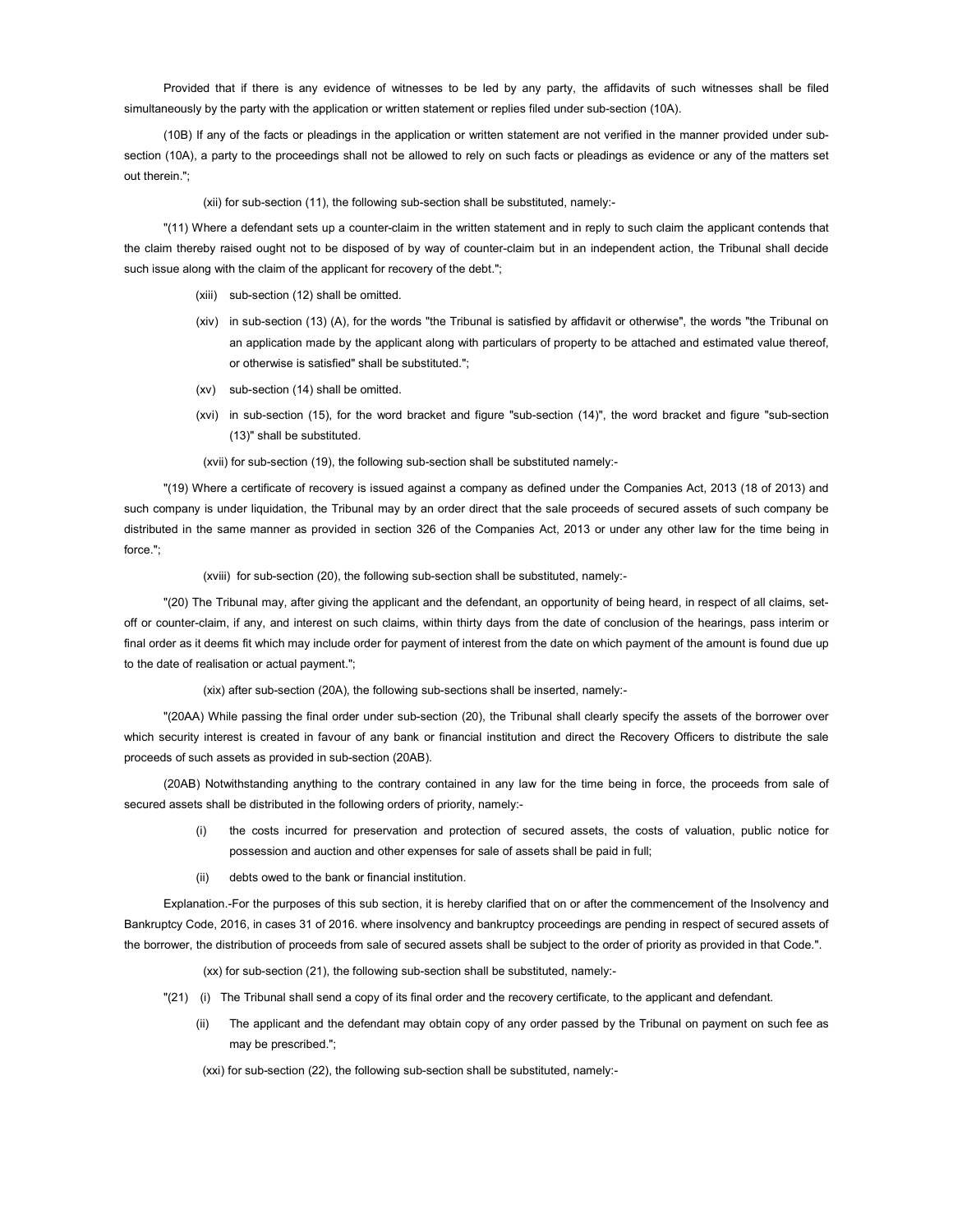"(22) The Presiding Officer shall issue a certificate of recovery along with the final order, under sub-section (20), for payment of debt with interest under his signature to the Recovery Officer for recovery of the amount of debt specified in the certificate.";

(xxii) after sub-section (22), the following sub-section shall be inserted, namely:-

"(22A) Any recovery certificate issued by the Presiding Officer under sub-section (22) shall be deemed to be decree or order of the Court for the purposes of initiation of winding up proceedings against a company registered under the Companies Act, 2013 (18 of 2013) or Limited Liability Partnership registered under the Limited Liability Partnership Act, 2008 (9 of 2008) or insolvency proceedings against any individual or partnership firm under any law for the time being in force, as the case may be.";

> (xxiii) in sub-section (24), for the words "endeavour shall be made by it", the following words "every effort shall be made by it to complete the proceedings in two hearings, and" shall be substituted.

33. Insertion of new section 19A. After section 19 of the principal Act, the following sections shall be inserted, namely:-

"19A. Filing of recovery applications, documents and written statements in electronic form. (1) Notwithstanding anything to the contrary contained in this Act, and without prejudice to the provisions contained in section 6 of the Information Technology Act, 2000, (21 of 2000) the Central Government may by rules provide that from such date and before such Tribunal and Appellate Tribunal, as may be notified,-

- (a) application or written statement or any other pleadings and the documents to be annexed thereto required to be filed shall be submitted in the electronic form and authenticated with digital signature of the applicant, defendant or any other petitioner in such form and manner as may be prescribed;
- (b) any summons, notice or communication or intimation as may be required to be served or delivered under this Act, may be served or delivered by transmission of pleadings and documents by electronic form and authenticated in such manner as may be prescribed.

(2) Any interim or final order passed by the Tribunal or Appellate Tribunal displayed on the website of such Tribunal or Appellate Tribunal shall be deemed to be a public notice of such order and transmission of such order by electronic mail to the registered address of the parties to the proceeding shall be deemed to be served on such party.

(3) The Central Government may by rules provide that the electronic form for the purpose specified in this section shall be exclusive, or in the alternative or in addition to the physical form, therefor.

(4) The Tribunal or the Appellate Tribunal notified under sub-section (1), for the purpose of adopting electronic filing, shall maintain its own website or common website with other Tribunals and Appellate Tribunal or such other universally accessible repositories of electronic information and ensure that all orders or directions issued by the Tribunal or Appellate Tribunal are displayed on the website of the Tribunal or Appellate Tribunal, in such manner as may be prescribed.

Explanation.-For the purpose of this section,-

- (a) 'digital signature' means the digital signature as defined under clause (P) of section 2 of the Information Technology Act, 2000; (21 of 2000)
- (b) 'electronic form' with reference to an information or a document means the electronic form as defined under clause (r) of section 2 of the Information Technology Act, 2000." (21 of 2000)

34. Amendment of section 20. In the principal Act, in section 20 in sub-section (3), for the words "forty-five days", at both the places where they occur, the words "thirty days" shall be substituted.

35. Amendment of section 21. In the principal Act, in section 21,-

- (i) for the words "seventy-five per cent.", the words "fifty per cent." shall be substituted;
- (ii) in the proviso, for the words "waive or reduce the amount", the words "reduce the amount to be deposited by such amount which shall not be less than twenty-five per cent. of the amount of such debt so due" shall be substituted.

36. Amendment of section 22. In the principal Act, in section 22, after sub-section (3), the following sub-section shall be inserted, namely:-

"(4) For the purpose of proof of any entry in the 'bankers books', the provisions of the Bankers' Books Evidence Act, 1891 (18 of 1891) shall apply to all the proceedings before the Tribunal or Appellate Tribunal.".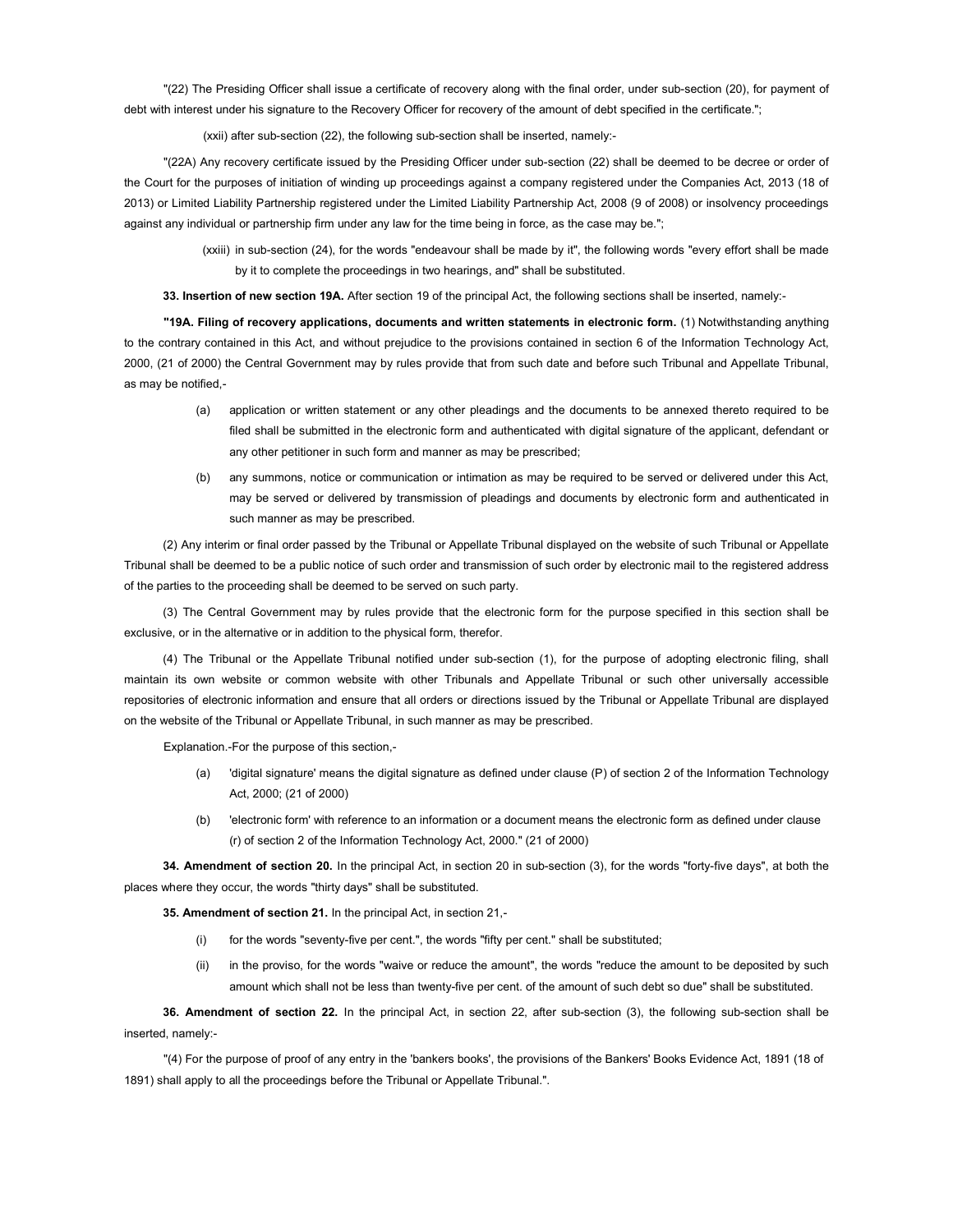37. Insertion of new section 22A. In the principal Act, after section 22, the following section shall be inserted, namely:-

"22A. Uniform procedure for conduct of proceedings. The Central government may, for the purpose of this Act, by rules, lay down uniform procedure consistent with the provisions of this Act for conducting the proceedings before the Tribunals and Appellate Tribunals.".

38. Amendment of section 25. In the principal Act, in section 25,-

- (i) after clause (a), the following clause shall be inserted, namely:-
	- "(aa) taking possession of property over which security interest is created or any other property of the defendant and appointing receiver for such property and to sell the same;".
- (ii) after clause (c), the following clause shall be inserted, namely:-
	- "(d) any other mode of recovery as may be prescribed by the Central Government."

39. Amendment of section 27. In the principal Act, in section 27, for sub-section (1), the following sub-section shall be substituted, namely:-

"(1) Notwithstanding that a certificate has been issued to the Recovery Officer for the recovery of any amount, the Presiding Officer, may by an order, grant time for payment of the amount, provided the defendant makes a down payment of not less than twentyfive per cent. of the amount specified in the recovery certificate and gives an unconditional undertaking to pay the balance within a reasonable time, which is acceptable to the applicant bank or financial institution holding recovery certificate.

- (1A) The Recovery Officer shall, after receipt of the order passed under sub-section (1), stay the proceedings until the expiry of the time so granted.
- (1B) Where defendant agrees to pay the amount specified in the Recovery Certificate and proceeding are stayed by the Recovery Officer, the defendant shall forfeit right to file appeal against the orders of the Tribunal.
- (1C) Where the defendant commits any default in payment of the amount under sub-section (1), the stay of recovery proceedings shall stand withdrawn and the Recovery Officer shall take steps for recovery of remaining amount of debt due and payable."

40. Insertion of new section 30A. In the principal Act, after section 30, the following section shall be inserted, namely:-

"30A. Deposit of amount of debt due for filing appeal against orders of the Recovery Officer. Where an appeal is preferred against any order of the Recovery Officer, under section 30, by any person from whom the amount of debt is due to a bank or financial institution or consortium of banks or financial institutions, such appeal shall not be entertained by the Tribunal unless such person has deposited with the Tribunal fifty per cent. of the amount of debt due as determined by the Tribunal."

41. Insertion of new section 31B. In the principal Act, after section 31A, the following section shall be inserted, namely:-

"31B. Priority to secured creditors. Notwithstanding anything contained in any other law for the time being in force, the rights of secured creditors to realise secured debts due and payable to them by sale of assets over which security interest is created, shall have priority and shall be paid in priority over all other debts and Government dues including revenues, taxes, cesses and rates due to the Central Government, State Government or local authority.

Explanation.-For the purposes of this section, it is hereby clarified that on or after the commencement of the Insolvency and Bankruptcy Code, 2016, (31 of 2016) in cases where insolvency or bankruptcy proceedings are pending in respect of secured assets of the borrower, priority to secured creditors in payment of debt shall be subject to the provisions of that Code."

42. Amendment of section 36. In the principal Act, in section 36, in sub-section (2),-

(i) clause (a) shall be numbered as clause (aa) and before clause (aa) as so renumbered, the following clause shall be inserted, namely:-

"(a) other business or commercial rights of similar nature under clause (jb) of section 2;";

(ii) after clause (c), the following clause shall be inserted, namely:-

"(ca) the form of application and the fee for filing application under sub-section (3) of section 19;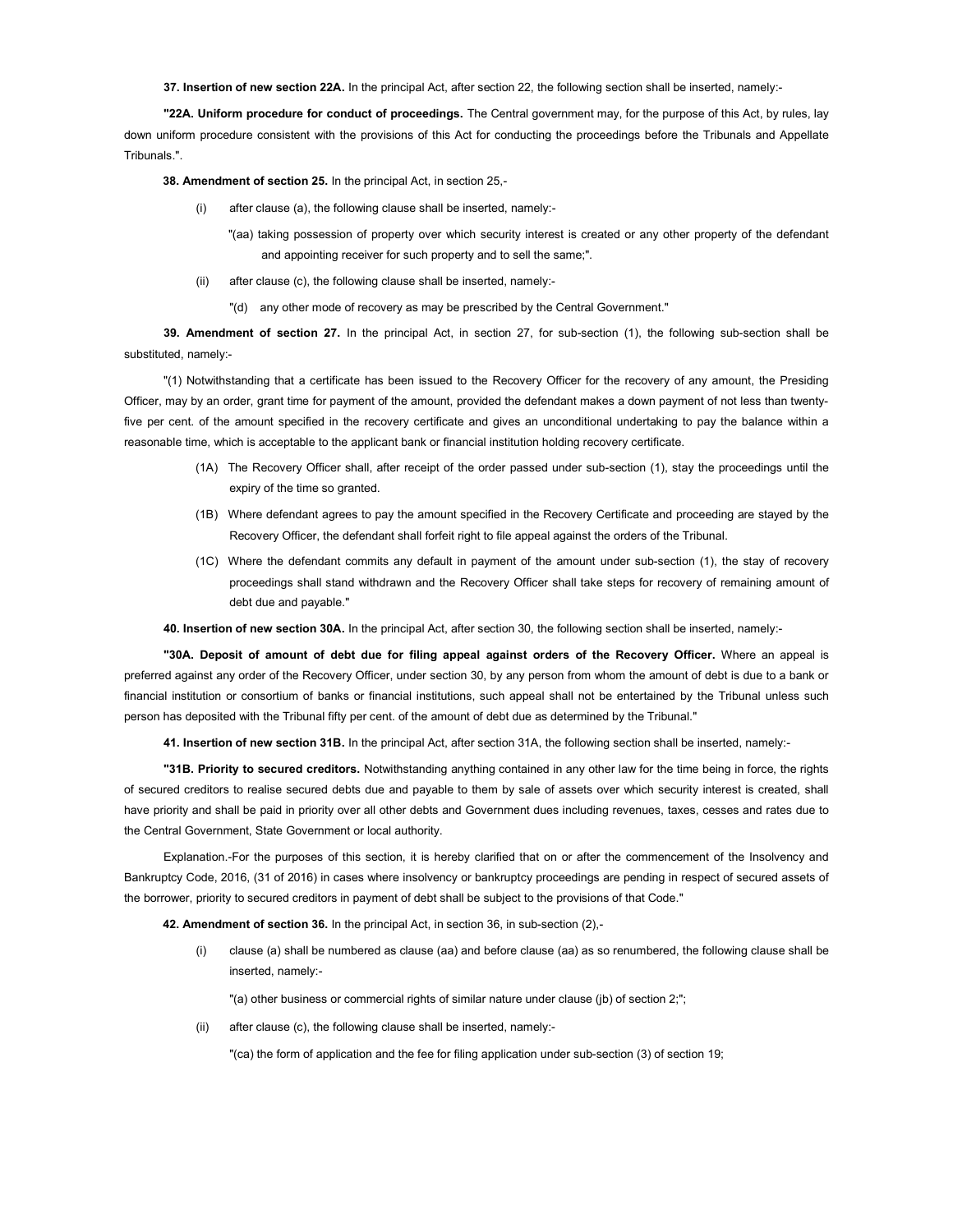- (iii) in clause (cc), for the brackets, figure and letter "(3A)", the brackets, figure and letter "(3B)" shall be substituted;
- (iv) after clause (cc), the following clauses shall be inserted, namely:-

"(cca) the period for filing written statement under sub-section (10) of section 19;

- (ccb) the fee for obtaining copy of the order of the Tribunal under sub-section (21) of section 19;
- (ccc) the form and manner of authenticating digital signature under clause (a), and the manner of authenticating service or delivery of pleadings and documents under clause (b), of sub-section (1) of section 19A;
- (ccd) the form and manner of filing application and other documents in the electronic form under sub-section (1) and manner of display of orders of the Tribunal and Appellate Tribunal under sub-section (4) of section 19A;";
- (v) after clause (d), the following clauses shall be inserted, namely:-
	- "(da) the rules of uniform procedure for conducting the proceedings before the Tribunals and Appellate Tribunals under section 22A;
	- (db) the other mode of recovery under clause (d) of section 25;".

43. Amendment of Act 2 of 1899. The Indian Stamp Act, 1899 shall be amended in the manner specified in the First Schedule.

44. Amendment of Act 22 of 1996. The Depositories Act, 1996 shall be amended in the manner specified in the Second Schedule.

## THE FIRST SCHEDULE

### (See section 43)

### AMENDMENT TO THE INDIAN STAMP ACT, 1899

#### (2 OF 1899)

After section 8E, the following section shall be inserted, namely:-

#### "8F. Agreement or document for transfer or assignment of rights or interest in financial assets not liable to stamp duty.

Notwithstanding anything contained in this Act or any other law for the time being in force, any agreement or other document for transfer or assignment of rights or interest in financial assets of banks or financial institutions under section 5 of the Securitisation and Reconstruction of Financial Assets and Enforcement of Security Interest Act, 2002, (54 of 2002) in favour of any asset reconstruction company, as defined in clause (ba) of sub-section (1) of section 2 of that Act, shall not be liable to duty under this Act.".

## THE SECOND SCHEDULE

#### (See section 44)

# AMENDMENT TO THE DEPOSITORIES ACT, 1996

### (22 OF 1996)

In section 7, after sub-section (1), the following sub-sections shall be inserted, namely:-

"(1A) Every depository on receipt of intimation from a participant register any transfer of security in favour of an asset reconstruction company as defined in clause (ba) of sub-section (1) of section 2 ofthe Securitisation and Reconstruction of Financial Assets and Enforcement of Security Interest Act, 2002 (54 of 2002) along with or consequent upon transfer or assignment of financial asset of any bank or financial institution under sub-section (1) of section 5 of that Act.

(1B) Every depository, on receipt of intimation from a participant, register any issue of new shares in favour of any bank or financial institution or asset reconstruction company or any other assignee of such bank or financial institution or asset reconstruction company, as the case may be, by conversion of part of their debt into shares pursuant to reconstruction of debts of the company agreed between the company and the bank or financial institution or asset reconstruction company.